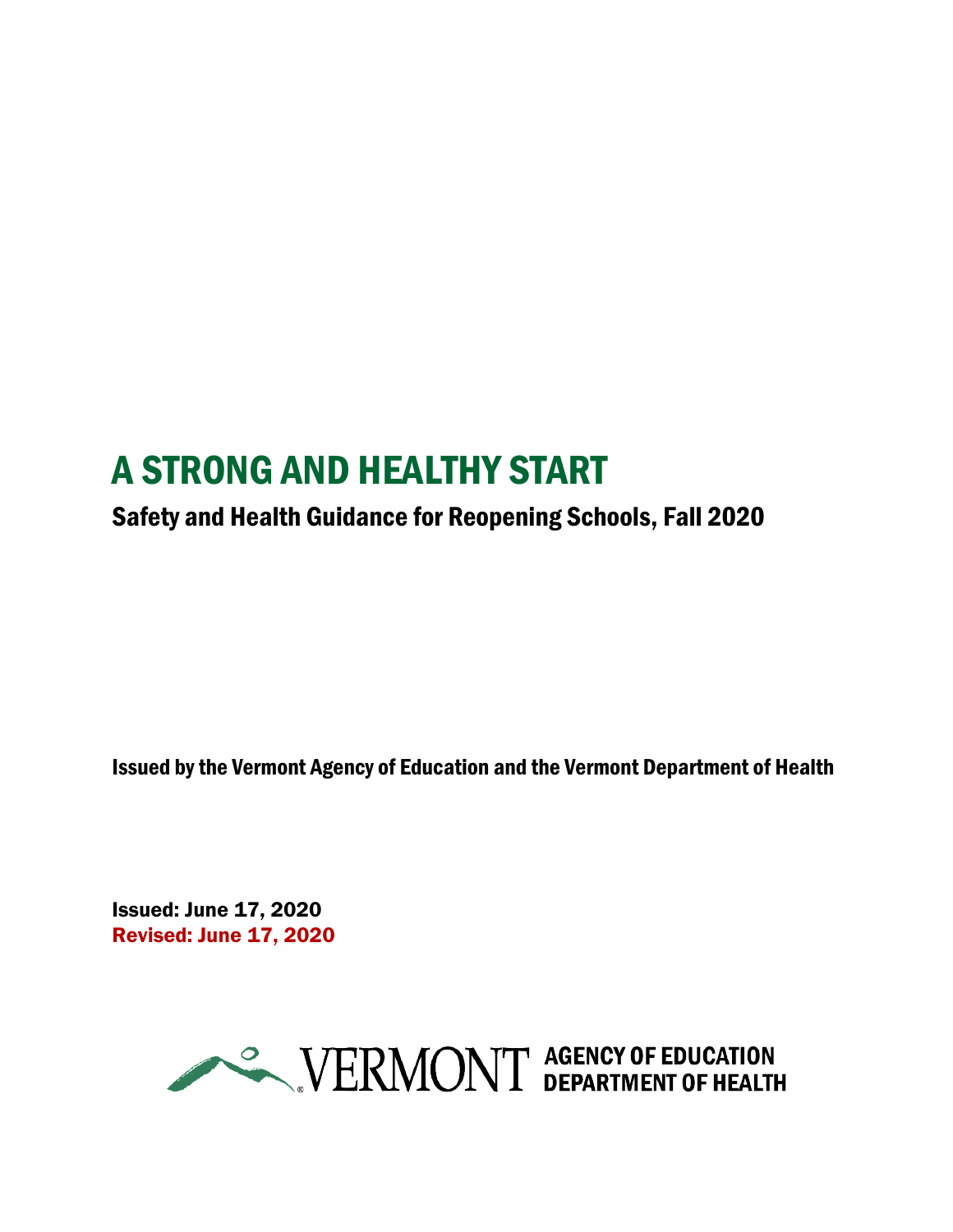#### Table of Contents

| <b>Introduction</b>                                                                 | 3  |
|-------------------------------------------------------------------------------------|----|
| <b>Background and Objectives</b>                                                    | 4  |
| <b>COVID-19 Coordination and Training</b>                                           | 5  |
| <b>Student and Staff Health Considerations</b>                                      | 6  |
| <b>Health Screenings</b>                                                            | 6  |
| <b>School Staff</b>                                                                 | 7  |
| <b>Stay Home When Sick: Exclusion/Inclusion Policies</b>                            | 8  |
| Cases of COVID-19 in School                                                         | 8  |
| <b>Students with Special Health and Educational Needs</b>                           | 9  |
| <b>School Day Considerations</b>                                                    | 10 |
| <b>Buses and Transportation</b>                                                     | 10 |
| Drop-Off and Pick-up / Arrival and Departure                                        | 11 |
| <b>Hand Hygiene</b>                                                                 | 12 |
| <b>Facial Coverings and Personal Protective Equipment</b>                           | 12 |
| <b>Operational and Facilities Considerations</b>                                    | 13 |
| <b>Cleaning and Disinfecting</b>                                                    | 13 |
| Group Size, Integrity of Group/Cohort/Pod, Physical Distancing and Modified Layouts | 14 |
| <b>Communal Spaces and Large Group Activities and Public Use of Schools</b>         | 15 |
| <b>Volunteers, Visitors, Field Trips</b>                                            | 16 |
| <b>Building Considerations/Modifications</b>                                        | 17 |
| <b>Food Services Guidance</b>                                                       | 18 |
| <b>Additional Considerations</b>                                                    | 21 |
| Social-Emotional Health of Staff and Students                                       | 21 |
| <b>Communication Systems</b>                                                        | 23 |
| <b>Contact Tracing</b>                                                              | 24 |
| <b>Health Resource for Schools</b>                                                  | 25 |
| <b>Resources</b>                                                                    | 25 |

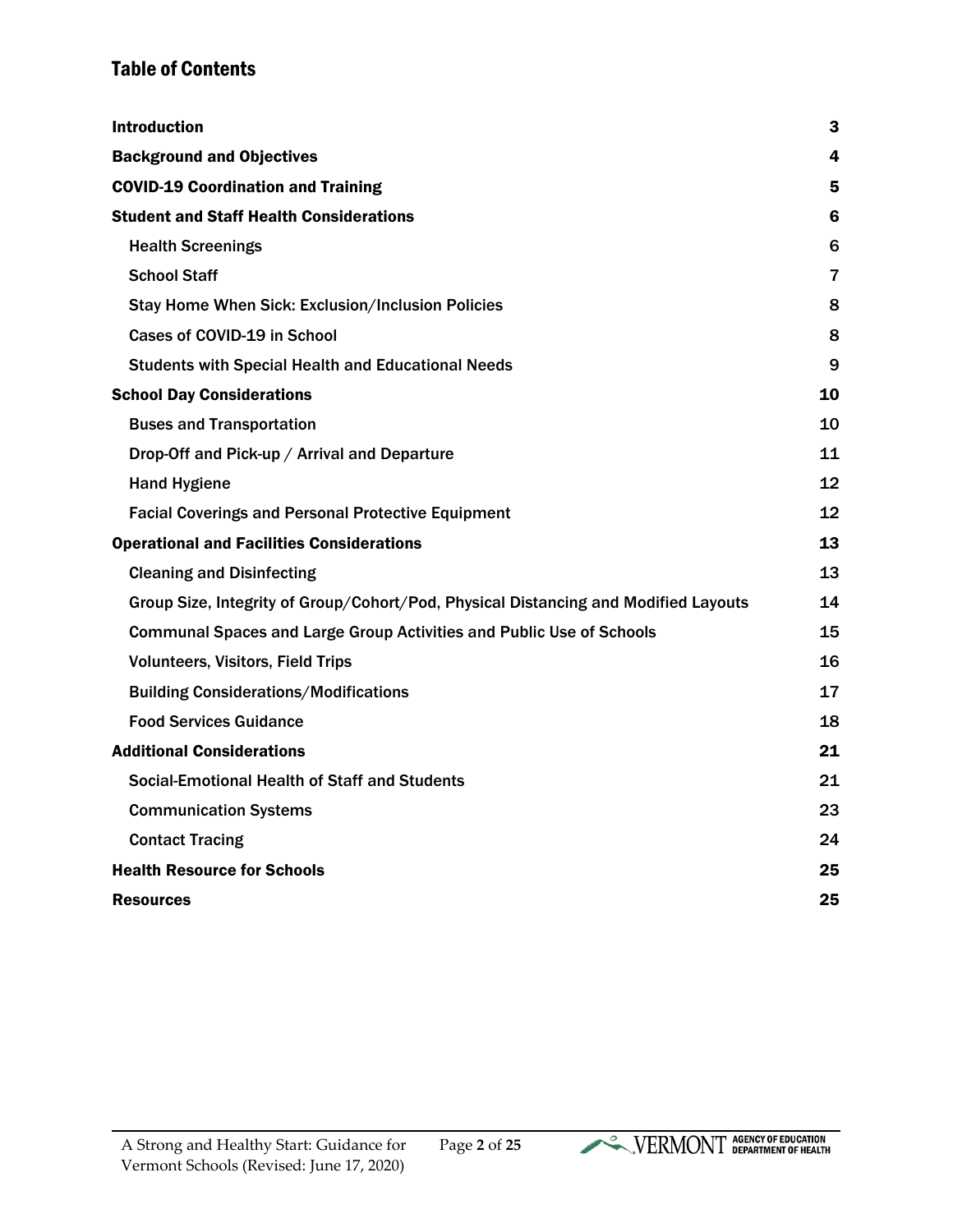#### <span id="page-2-0"></span>Introduction

COVID-19 presents novel and unprecedented challenges to our society. The pandemic is placing our economic system, our system of government and every sector and area of human life under great stress, and forcing us to raise to the challenge in new ways.

Education is no exception. Educating students, ensuring they make progress, and safeguarding their health, welfare and nutrition has been made vastly more difficult by the presence of the virus. In Vermont, COVID-19 forced the rapid dismissal of schools in March 2020, followed by a period of maintenance of learning, while we worked as an education system to stand up a Continuity of Learning structure. Our education community has worked incredibly hard and risen to the challenge in truly inspiring ways.

The lessons we have learned from these experiences indicate that we need to resume in-person instruction of students as soon as safely possible, while continuing to strengthen our Continuity of Learning systems and our ability to be nimble and move quickly to respond to future outbreaks of the virus.

The following guidance is drafted with this in mind. It is one of several sets of guidance our agencies will release in the coming weeks, intended to help School Districts and Supervisory Unions (SU/SDs) and independent schools prepare to reopen school in the Fall of 2020. This document is focused on safeguarding student and staff health while operating in-person instruction.

Much has changed in three short months. We expect that the situation will continue to evolve as the pandemic progresses, and we continue to learn more about this virus. This document was developed with the input and feedback of Vermonters who are infectious disease experts, practitioners of pediatric medicine, public health experts, and education professionals. It is our best judgement based on the information we have now. However, we expect to update this document as new information becomes available, and will note in text where new and updated information is provided.

Sincerely,

Daniel M. French, Ed.D. Secretary of Education

Mark Levine, M.D. Commissioner, Vermont Department of Health

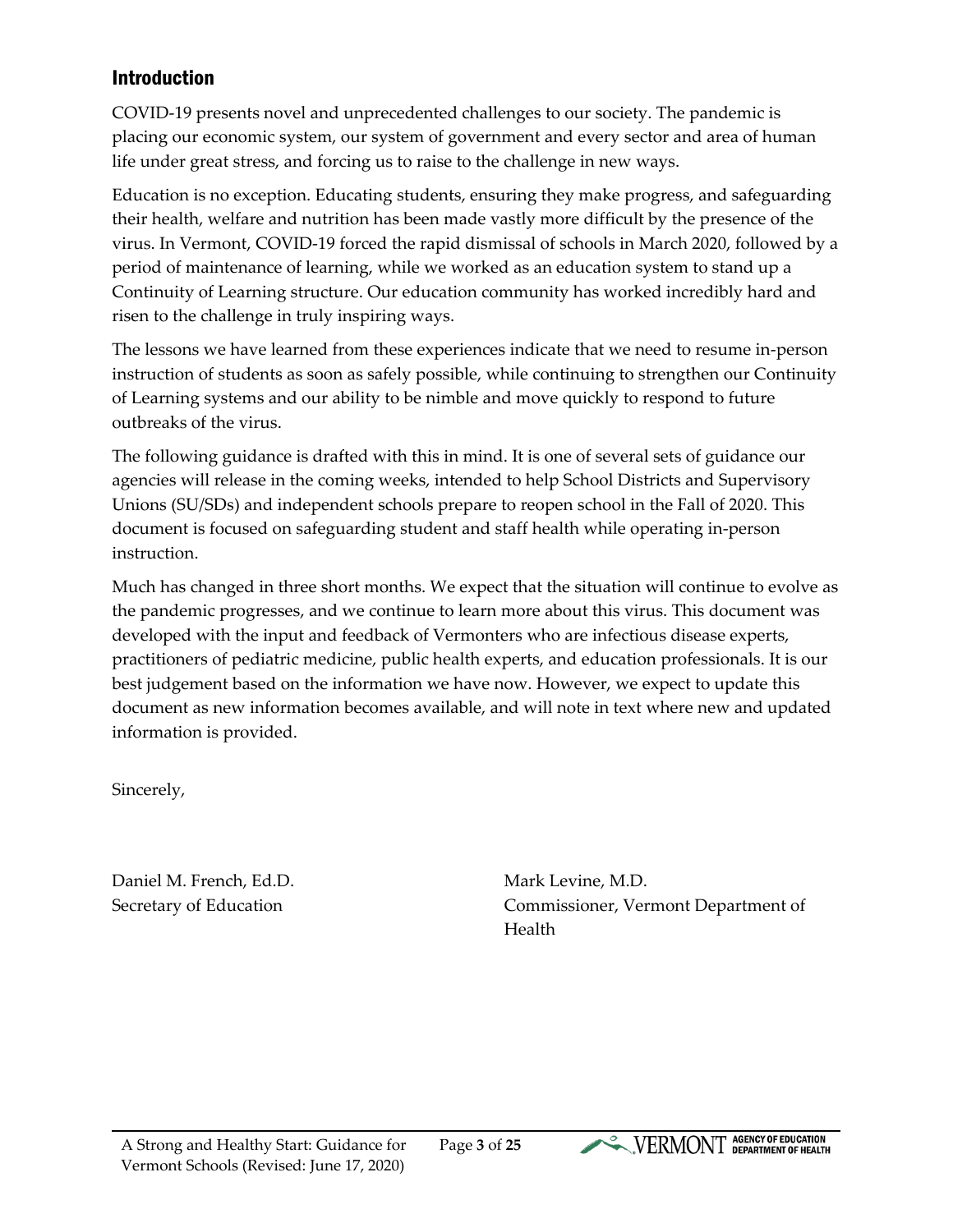## <span id="page-3-0"></span>Background and Objectives

This document provides health guidance to school administrators and school personnel as they plan and implement the reopening of schools for the 2020-21 School Year in the context of COVID-19. Because we continue to learn more about COVID-19 and the conditions surrounding the situation are continually evolving, this guidance will be periodically updated as new information becomes available. This document is one of a series of Strong and Healthy Start guidance documents that the Agency of Education (AOE) is developing in conjunction with partner agencies and stakeholders.

The objectives of this health guidance for schools during the coming year are to:

- 1. Decrease risk of individuals infected with COVID-19 from entering the school building through effective public health prevention
- 2. Decrease transmission of COVID-19 among staff and students through effective public health measures
- 3. Quickly identify individuals with COVID-19 and put containment procedures in place to minimize the impact on students, staff and education
- 4. Ensure that the special needs of students with physical, emotional and behavioral concerns are thoroughly addressed in a fair and equitable manner
- 5. Communicate regularly with staff, students, families and the community to provide assurances that schools are working to keep students and staff safe and healthy
- 6. Ensure that COVID-19 health guidance safeguards an equitable educational experience for all students

You will see a number of references to guidance for Steps II and III<sup>[1](#page-3-1)</sup> throughout this document, in accordance with CDC guidelines. These steps, as they pertain to schools, are defined as:

- Step I: Schools are closed for in-person instruction. Remote learning opportunities should be provided for all students. Support provision of student services such as school meal programs, as feasible.
- Step II: Schools are open for in-person instruction with enhanced physical distancing measures and for children who live in the local geographic area only.

- Indicators based on cases:
	- (3) Downward trajectory of documented COVID-19 cases within a 14-day period; OR
	- (4) Downward trajectory of positive tests as a percent of total tests within a 14-day period (concurrent with a flat or increasing volume of tests)
- Indicators for hospital readiness:

<span id="page-3-1"></span><sup>&</sup>lt;sup>1</sup> Vermont is using the following metrics to determine what Phase (Step) it is in:

<sup>•</sup> Indicators based on symptoms:

<sup>(1)</sup> Downward trajectory of influenza-like illnesses (ILI syndrome) reported within a 14-day period; AND,

<sup>(2)</sup> Downward trajectory of COVID-like syndromic cases (i.e., COVID-like illness or CLI syndrome) reported within a 14-day period

<sup>(5)</sup> Capacity to treat all patients without utilization of crisis care standards; AND

<sup>(6)</sup> Robust testing program in place for at-risk healthcare workers, including antibody testing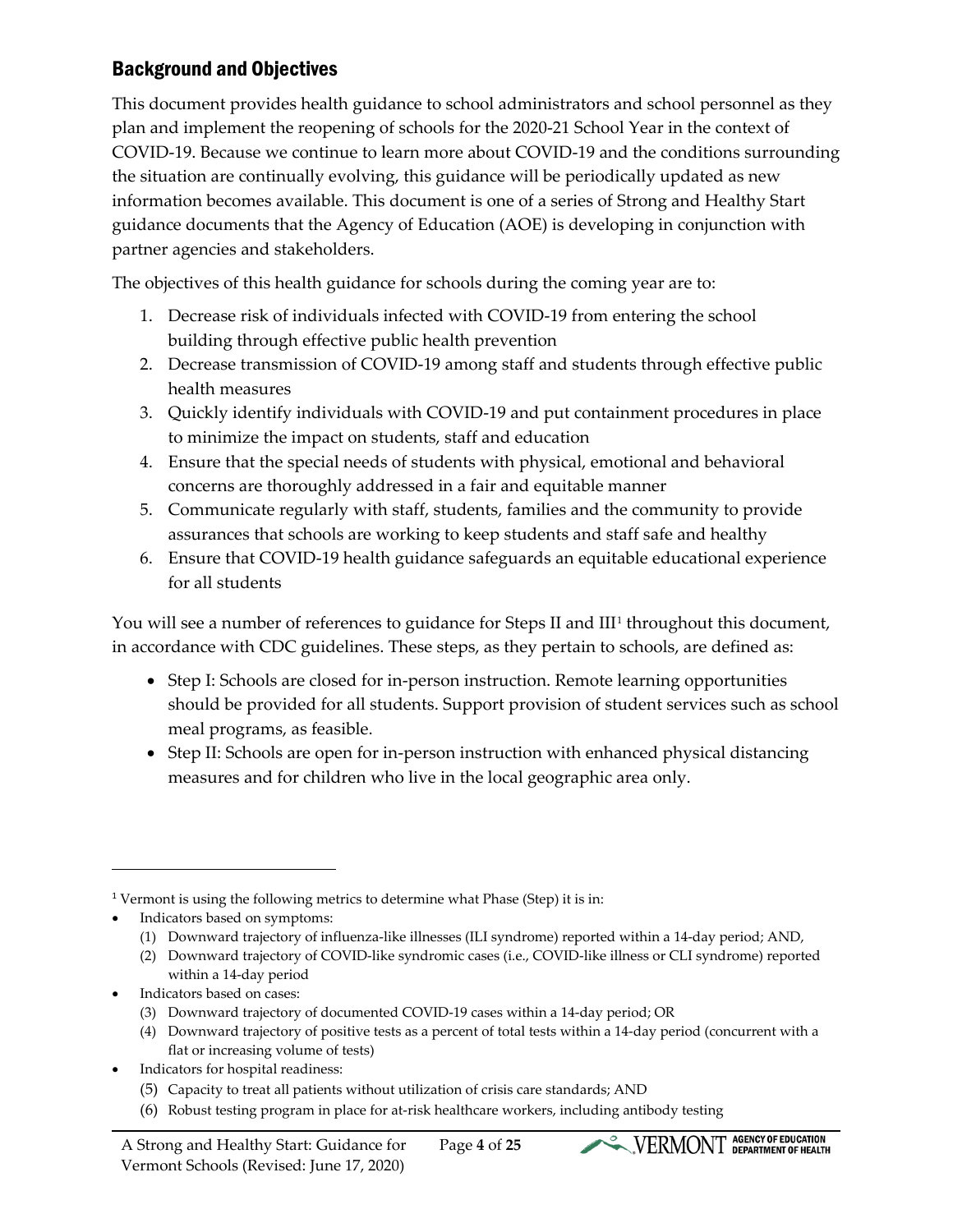• Step III: Schools are open for in-person instruction with distancing measures. Restrict attendance to those from limited transmission areas (other Step III areas) only.

We have made the decision to start schools at Step II, with the exception of school bus transportation (see [Buses and Transportation\)](#page-9-1), in order to ensure that schools are prepared in the event of an increase in community-wide spread of COVID-19. The decision to move from Step II to III (and if necessary, back to Step II) will be made based on the epidemiological evidence (metrics) at the regional level and in coordination with the AOE and the Health Department.

#### **Please note: The COVID-19 situation continues to evolve very rapidly – so the information we are providing in this guidance may change. It is expected that there will be edits and updates to this guidance as new information becomes available.**

The Vermont Department of Health and the Agency of Education would like to thank the following individuals and organizations for their contributions to this guidance and all they do every day on behalf of students, families and schools:

- Jeanne Collins, Vermont Superintendents Association
- Jay Nichols, Vermont Principals Association
- Mill Moore, Vermont Independent Schools Association
- Sophia Hall, RN, Vermont School Nurses Association
- Jeff Fannon, Vermont—National Educational Association
- Traci Sawyers, Vermont Council of Special Education Administrators
- Wendy Davis, MD, General Pediatrician, and senior Faculty Vermont Child Health Improvement Program
- Benjamin Lee, MD, Pediatric Infectious Disease, UVM Children's Hospital
- William Raszka, MD, Pediatric Infectious Disease, UVM Children's Hospital
- Ashley Miller, MD, General Pediatrician, South Royalton
- Cindy Cole, Champlain Valley School District, School Psychologist, Vermont Association of School Psychologists
- Patrick McManamon, Department of Motor Vehicles, State Director of National Association of State Directors of Pupil Transportation Services
- Heather Bouchey, Ph.D., AOE Deputy Secretary
- Ted Fisher, AOE Director of Communications and Legislative Affairs
- Patsy Kelso, Ph.D., State Epidemiologist
- Breena Holmes, MD, Vermont Department of Health
- Ilisa Stalberg, Maternal and Child Health Deputy Director

# <span id="page-4-0"></span>COVID-19 Coordination and Training

Each school or SU/SD or independent school should establish a COVID-19 Coordinator to establish, review and implement health and safety protocols. The COVID-19 Coordinator should be a school nurse or other health professional qualified to interpret guidelines and ensure they are implemented to the best standard of practice. A workgroup should be established to review and implement health and safety protocols. The workgroup should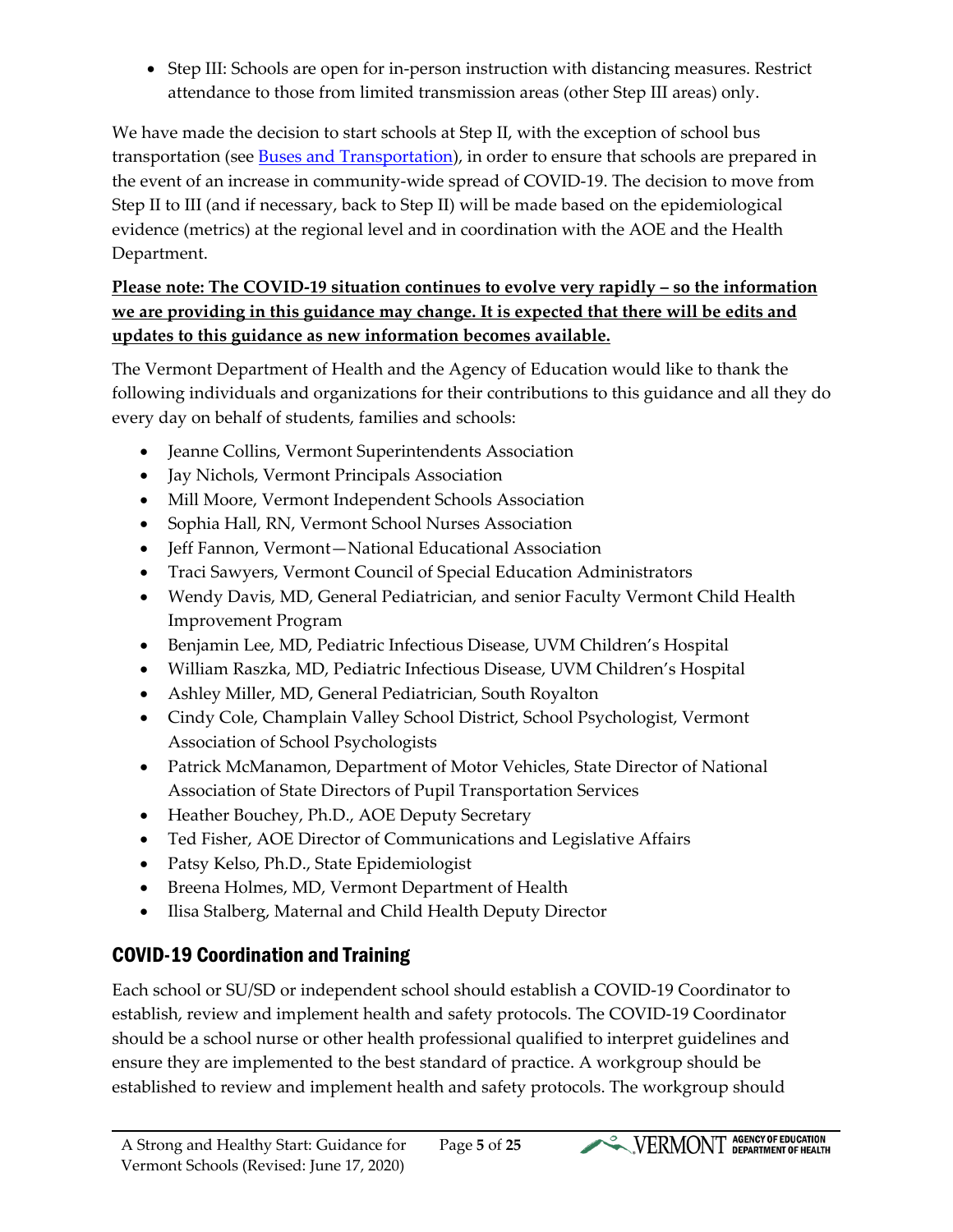consist of administrators, teachers, paraeducators, custodians and other critical school staff who work with and around students and have knowledge to contribute to the safe and healthy reopening of schools.

All employers must provide training on details of standard operating procedures to their employees. All employees, including those already working, must complete a mandatory training on COVID-19 health and safety requirements. Training completion must be documented. VOSHA has developed training for this purpose. As described in the Governor's order, employers may choose to adopt an additional training program that meets or exceeds the VOSHA-provided standard, or additional policies and procedures that are applicable to the employment environment and employees' duties, which shall not be less restrictive than those developed by VOSHA.

The VOSHA training may be accessed on the [Vermont Department of Labor website.](https://labor.vermont.gov/VOSHA)

Since we expect to see an influx of influenza cases starting in the fall, it is also recommended that schools consider setting up a school-located immunization clinic in partnership with the Vermont Department of Health. This infrastructure may eventually prove extremely useful for coronavirus vaccination as well when such vaccines become widely available.

# <span id="page-5-0"></span>Student and Staff Health Considerations

## <span id="page-5-1"></span>Health Screenings

All students and staff must have a Daily Health Check at the **first point of contact**, as described below. SU/SDs and independent schools should determine the best method to conduct this Daily Health Check. Students who are arriving by bus should have the screening prior to/upon boarding the bus to reduce potential spread of the virus. Schools should ensure that students arriving by bus who have already been screened, are not "mixing" with students arriving by other means who have not yet been screened.

### **Daily Health Check:**

- Ask the following questions:
	- 1. Have you been in close contact with a person who has COVID-19?
	- *2.* Do you feel unwell with any symptoms consistent with COVID-19? *For example, have they had a cough, temperature, shortness of breath, difficulty breathing, chills, repeated shaking with chills, muscle pain, headache, sore throat, or new loss of taste or smell?*
- Conduct temperature screening, using the protocol provided below.

**Guidance for younger students:** Schools will need to work with parents/caregivers to answer these questions when students are too young or otherwise unable to answer.

Students who answer either of the above questions affirmatively or have a temperature greater or equal to 100.4°F must be returned to their parent/caregiver as soon as possible. SU/SDs and independent schools should work with school nurses to determine a plan for when a student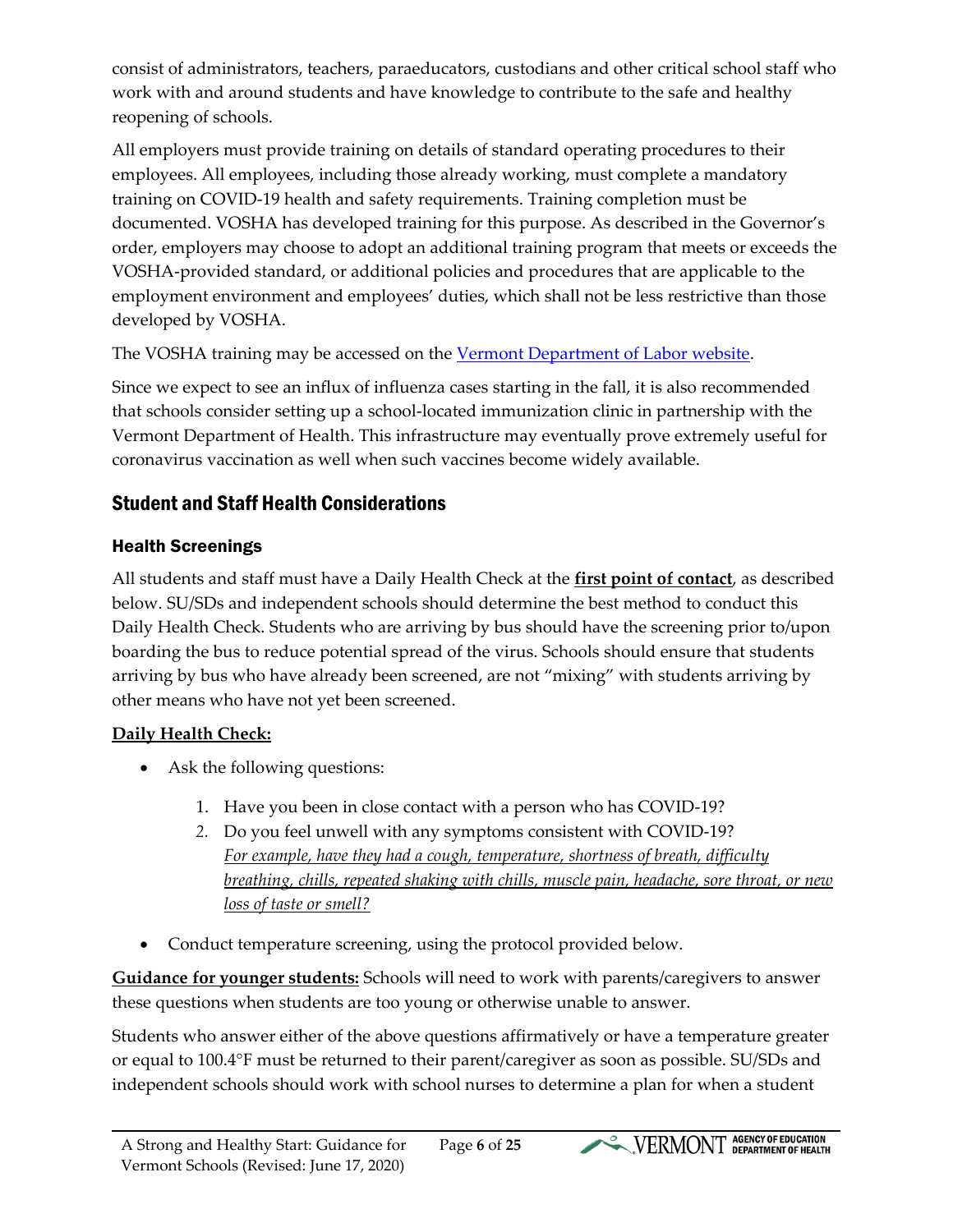appears unwell or becomes ill at school. Please see **Building Considerations / Modifications** regarding isolation rooms in the school building.

Schools must communicate with parents/caregivers about this requirement so that plans can be put in place if students do not pass the Daily Health Check upon boarding the bus or upon entry to the school.

During cold weather months, schools should set up indoor locations for Daily Health Checks, which conform to the first point of contact.

**Temperature check protocol:** *Temperature checks should occur upon entrance and near sink/hand sanitizer station. A non-contact thermometer is strongly recommended.* 

- $\rightarrow$  Wash hands
- $\rightarrow$  Wear a facial covering, eye protection and a single pair of disposable gloves
- $\rightarrow$  Check each child's temperature
- $\rightarrow$  If performing a temperature check on multiple students, ensure that a clean pair of gloves is used for each child and that the thermometer has been thoroughly cleaned in between each check. *If disposable or non-contact thermometers are used and the screener did not have physical contact with a child, gloves do not need to be changed before the next check. If non-contact thermometers are used, they must be cleaned routinely. Follow instructions provided by the manufacturer for any device used.*
- $\rightarrow$  Remove and discard gloves in between students

#### <span id="page-6-0"></span>School Staff

The following guidance applies to school staff, as well as contractors.

The following individuals might be at higher risk for severe illness from COVID-19. **If you have staff members or teachers age 65 or older, or with serious underlying health conditions, encourage them to talk to their healthcare provider to assess their risk and to determine if they should avoid in-person contact in which physical distancing cannot be maintained.**

Based on what we know now, those at higher risk for severe illness from COVID-19 are:

- [People 65 years and older](https://www.cdc.gov/coronavirus/2019-ncov/need-extra-precautions/older-adults.html)
- People of all ages with <u>underlying medical conditions, particularly if not well controlled</u>, including:
	- o People with chronic lung disease or moderate to severe asthma
	- o People who have serious heart conditions
	- o People who are immunocompromised, including those undergoing cancer treatment, bone marrow or organ transplantation, and those with immune deficiencies, poorly controlled HIV or AIDS, and prolonged use of corticosteroids and/or other immune weakening medications
	- o People with severe obesity (body mass index [BMI] of 40 or higher)
	- o People with diabetes
	- o People with chronic kidney disease undergoing dialysis
	- o People with liver disease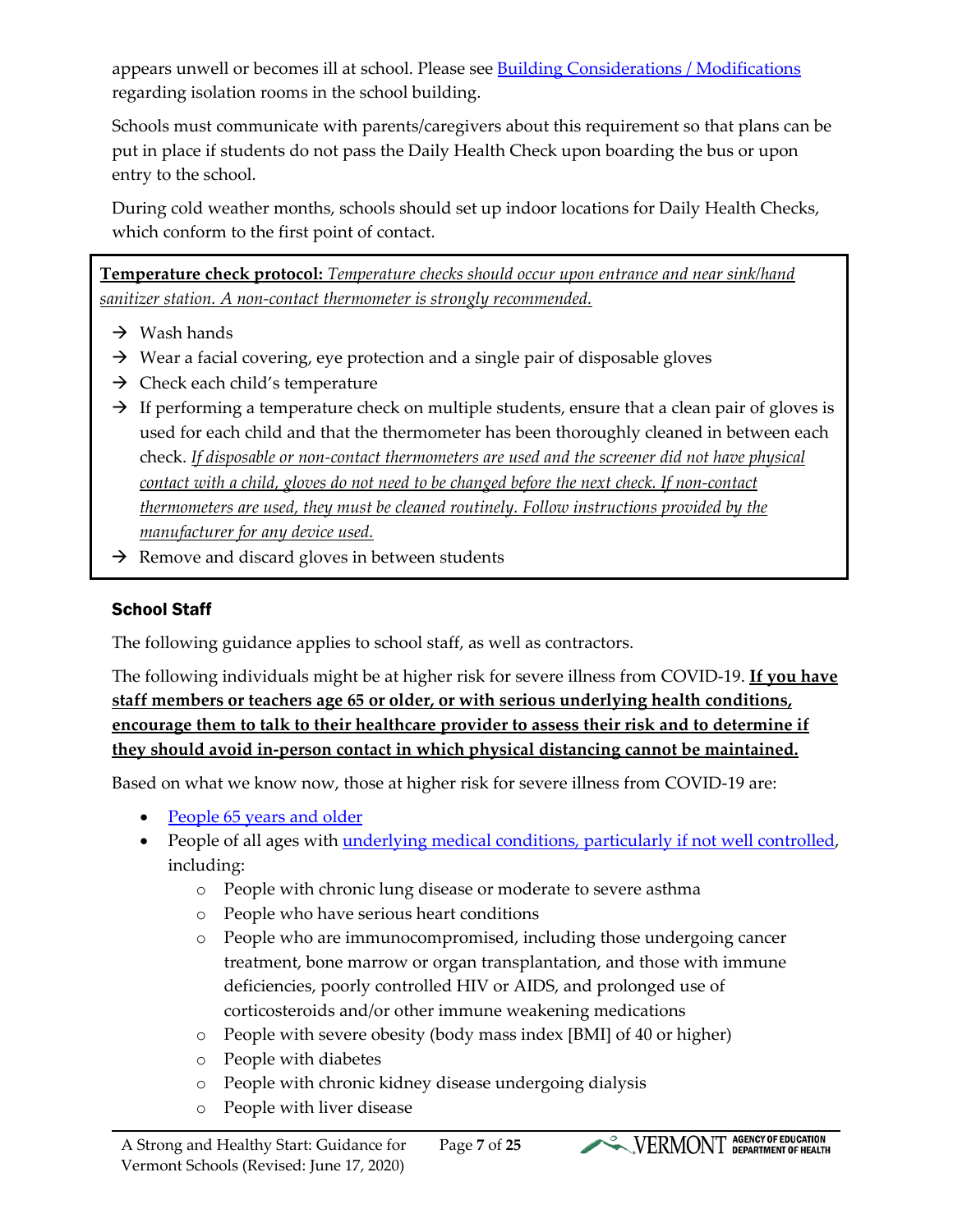#### <span id="page-7-0"></span>Stay Home When Sick: Exclusion/Inclusion Policies

Schools should coordinate decision-making around a student's care with the family, school nurse and the family's healthcare provider if there are specific health concerns, chronic disease, or complex social or emotional dynamics in the home.

Students who arrive from out-of-state must follow ACCD and Health Department guidance around quarantine before returning to school, which includes travel out-of-state at any point during the school year. More information is available on the Vermont Department of Health's [COVID-19 travel site.](https://www.healthvermont.gov/response/coronavirus-covid-19/traveling-vermont)

Students and staff will be **excluded from in-person school activities,** if they**:**

- Show symptoms of COVID-19, such as a cough, shortness of breath, difficulty breathing, chills, repeated shaking with chills, muscle pain, headache, sore throat, or new loss of taste or smell
- Have been in close contact with someone with COVID-19 in the last 14 days
- Have a fever (temperature higher than 100.4°F)
- Have a significant new rash, particularly when other symptoms are present
- Have large amounts of nasal discharge in the absence of allergy diagnosis

If above signs and symptoms begin while at school, the student (or staff member) must be sent home as soon as possible. Keep sick students separate from well students and limit staff contact as much as reasonably possible, while ensuring the safety and supervision of the sick student(s) until they leave.

- Students and staff should be excluded from school until they are no longer considered contagious.
- Students and staff with fever greater than 100.4°F and no specific diagnosis should remain at home until they have had no fever for 24 hours without the use of feverreducing medications (e.g., Advil, Tylenol).
- Materials, toys and furniture touched by the student who is sent home should be thoroughly cleaned and disinfected.

Healthy students and staff with the following symptoms/conditions **are not excluded from inperson school activities:**

- Allergy symptoms (with no fever) that cause coughing and *clear runny nose* may stay if they have medically diagnosed allergies and follow medical treatment plans.
- Well-controlled asthma

### <span id="page-7-1"></span>Cases of COVID-19 in School

If COVID-19 is confirmed in a student or staff member:

• Close off areas used by a sick person and do not use these areas until after cleaning and [disinfecting;](https://www.cdc.gov/coronavirus/2019-ncov/community/clean-disinfect/index.html) wait 24 hours or as long as practical before beginning cleaning and disinfecting to allow droplets to settle.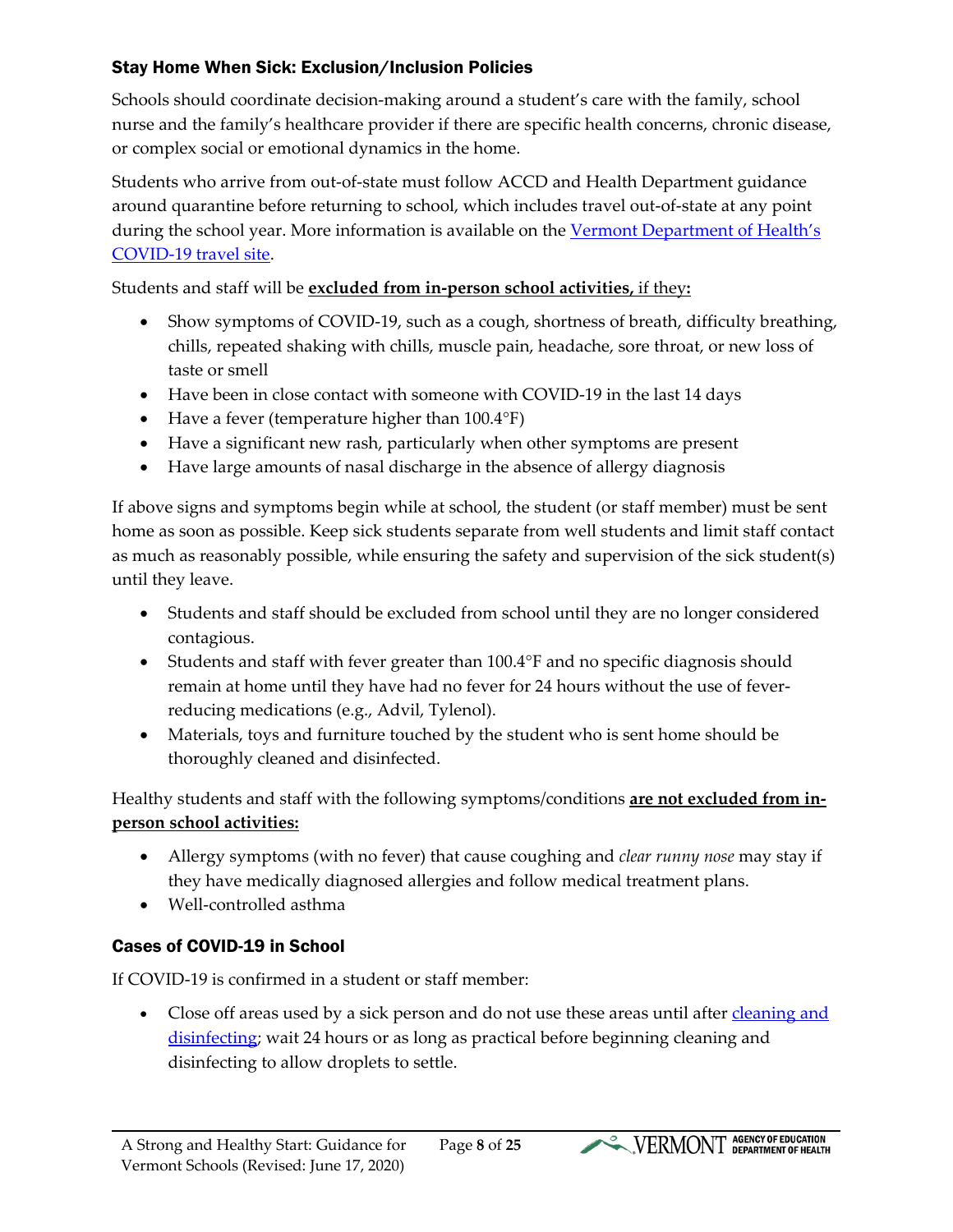- Open outside doors and windows and use ventilating fans to increase air circulation in the area.
- Clean and disinfect all areas such as offices, bathrooms, common areas and shared electronic equipment used by the ill persons, focusing especially on frequently touched surfaces.
- Ensure [safe and correct use](https://www.cdc.gov/coronavirus/2019-ncov/community/disinfecting-building-facility.html) and storage of [cleaning and disinfection products,](https://www.epa.gov/pesticide-registration/list-n-disinfectants-use-against-sars-cov-2) including storing products securely away from children.
- Participate in contact tracing as requested by the Health Department.
- Communicate with staff and parents/caregivers with general information about the situation. It is critical to maintain confidentiality.

Decisions about school closure should be made based on guidance from the Agency of Education.

Anyone diagnosed with COVID-19 should self-isolate according to [guidelines](https://www.healthvermont.gov/sites/default/files/documents/pdf/COVID-19-chart-observation-isolation-quarantine_final.pdf) set forth by the Vermont Department of Health.

If a staff person or student has been identified as a [close contact](https://www.healthvermont.gov/sites/default/files/documents/pdf/COVID-19_What-to-do-if-you-are-a-close-contact-of-someone-with-COVID-19_final.pdf) to someone who is diagnosed with COVID-19, they should self-quarantine: stay home. Please refer to the **Health** [Department's website](https://www.healthvermont.gov/response/coronavirus-covid-19/about-coronavirus-disease-covid-19) for what it means to be in close contact and for instructions for [isolation,](https://www.healthvermont.gov/sites/default/files/documents/pdf/COVID-19-chart-observation-isolation-quarantine_final.pdf)  [quarantine, and self-observation.](https://www.healthvermont.gov/sites/default/files/documents/pdf/COVID-19-chart-observation-isolation-quarantine_final.pdf)

## <span id="page-8-0"></span>Students with Special Health and Educational Needs

Ensuring the physical, emotional and psychological safety of every student must be a priority for all reopening plans. That means systematically considering the heightened risks facing our most vulnerable students and the staff who support them, including but not limited to those with compromised immune systems, impulse control issues, or other behavioral issues or disabilities who cannot follow public health guidelines. As they already do, schools will need to engage in thoughtful planning with families and experts supporting these students.

In these cases, the focus should be on what is reasonable and appropriate in the school building, including the following:

- It may be necessary to plan for transitioning students between options of remote learning, blended learning, virtual learning, and/or alternating or parallel waves of each.
- School practices should account for special education regulatory guidance, CDC public health guidance, and federal/state guidance, as well as school operations.
- Schools should prioritize mental health and social-emotional supports for vulnerable students.
- Schools should ensure all students regardless of ability have physical access to the facilities required for safeguarding (i.e. sinks/sanitizing stations).
- There will be supplemental guidance developed from shared experience in supporting the types of learners who are unable to comply with public health requirements.

School nurses will play an essential role related to high risk populations of students, including those with special health needs. In these cases, a team-based approach to care is recommended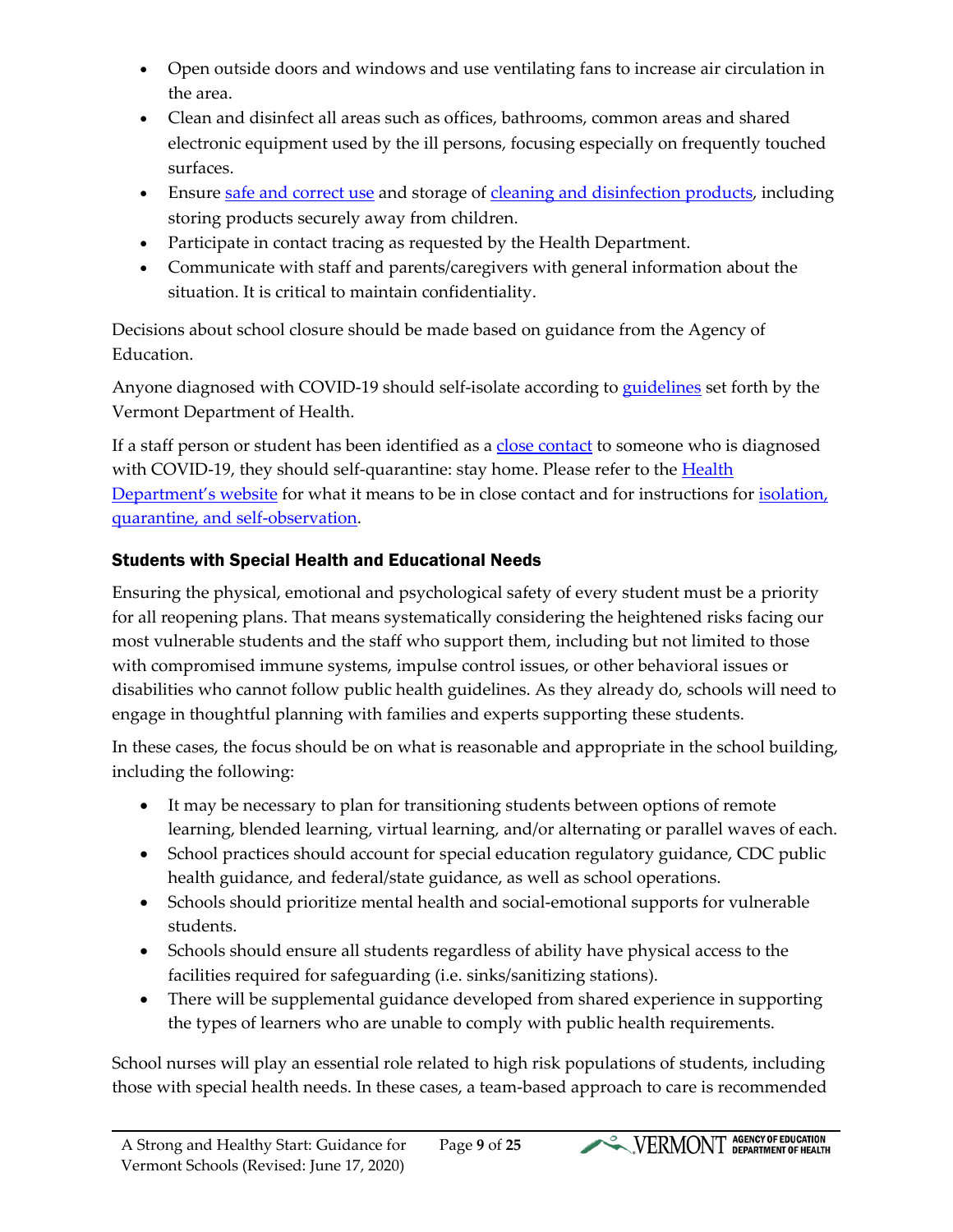to assess risk to this population. Teams include the school nurse, the student's health care provider, IEP team members, parents/caregivers, teachers and paraprofessionals as appropriate and develop shared goals within and across settings to achieve care that is safe, effective, patient-centered, timely, efficient and equitable. As a health care team member, school nurses connect students and their families to the medical home and can support coordination of care.

Schools that provide residential programming should conform with forthcoming ACCD guidance on overnight camps, colleges, universities and other residential programming.

# <span id="page-9-0"></span>School Day Considerations

## <span id="page-9-1"></span>Buses and Transportation

In general:

- A Daily Health Check must be conducted on all students, prior to boarding the bus (see [Health Screenings](#page-5-1) for more detail). The adult (bus driver or bus monitor) who is conducting the Daily Health Check must wear a facial covering, eye protection and gloves.
- It is recommended that an additional adult (bus monitor) ride the bus to support the required health screening. This bus monitor must also wear a facial covering.
- Sick students should not get on the bus. See [Stay Home When Sick](#page-7-0) for more detail.
- Bus drivers are required to wear facial coverings while transporting students.
- All students are required to wear facial coverings on the bus (with noted exceptions in [Facial Coverings and Personal Protective Equipment\)](#page-11-1).
- Cohort students by age on the school bus (younger students in the front, middle-age students in the middle, older students in the back).
- Assign seats for students on the school bus.
- Alternatives to bussing to reduce the number of students riding the bus include:
	- o Encourage parents/caregivers or other designated adults to transport their children, whenever possible, to minimize the number of students on the bus.
	- o Encourage students to walk or bike to school, if it is safe to do so.

Cleaning and disinfecting:

- Practice routine cleaning and disinfection of frequently touched surfaces, including surfaces in the driver cockpit commonly touched by the operator.
- Drivers and monitors/additional adults should wash hands regularly with soap and water for at least 20 seconds. If soap and water are not readily available, use an alcoholbased hand sanitizer containing at least 60% alcohol.
- All buses must have an adequate supply of hand sanitizer.
- If there is a known or suspected case of COVID-19 that has been transported, please follow [CDC Guidance.](https://www.cdc.gov/coronavirus/2019-ncov/community/organizations/disinfecting-transport-vehicles.html)

If Vermont is at Step III at the beginning of the school year, schools and districts may elect to follow Step III recommendations for bussing should they so choose, even though Step II restrictions will be recommended for all other operations initially.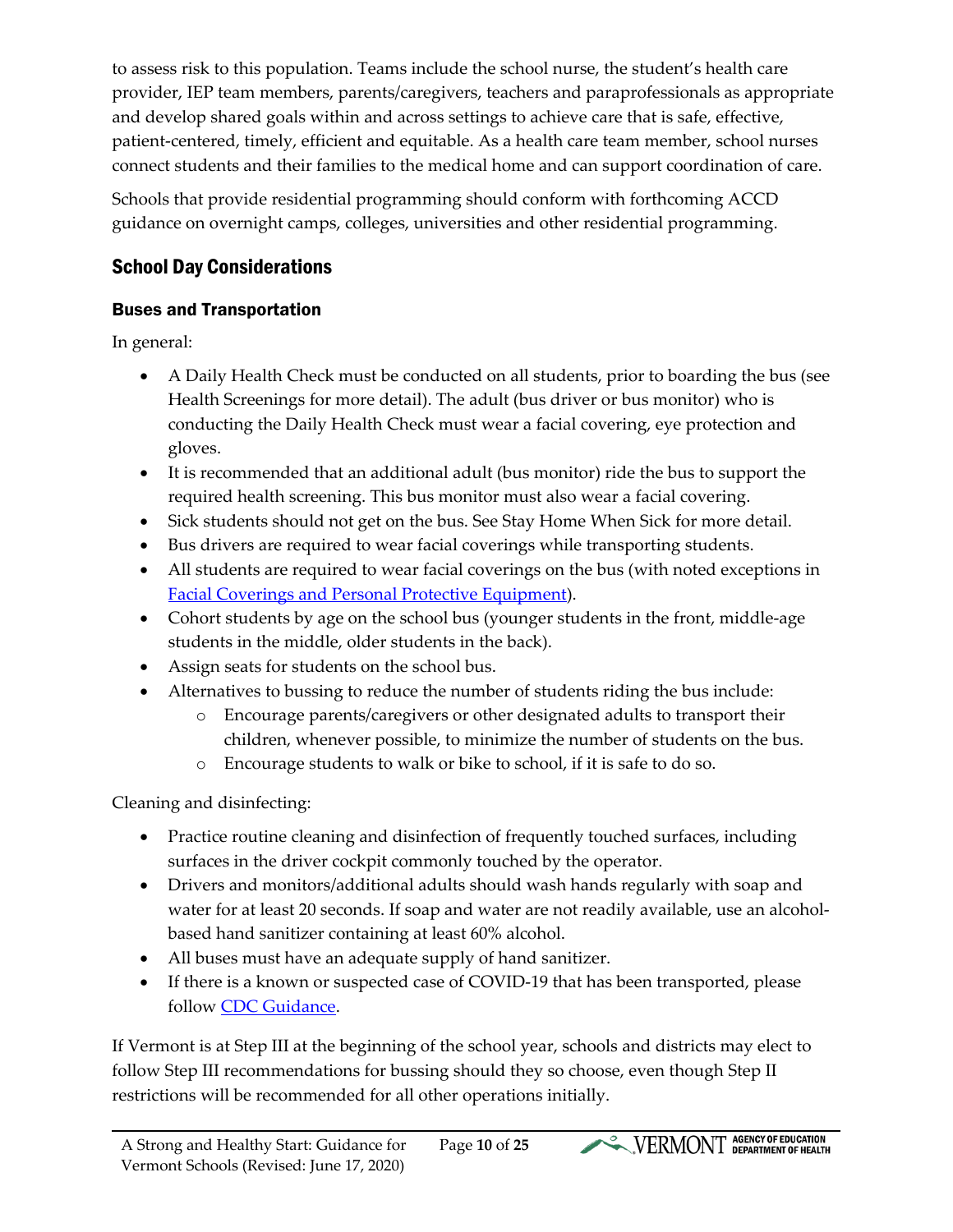Step II Guidance:

- Create physical distance between students and on school buses (for example, seating students one child per seat, every other row).
- Stagger drop-off and pick-up processes to minimize gathering of large numbers of students at any one time.
- Create more bus stops to minimize the number of students waiting together.

Step III Guidance:

- Students should be spaced out for the number of riders.
- Promote physical distance between students at bus stops.

#### <span id="page-10-0"></span>Drop-Off and Pick-up / Arrival and Departure

The following procedures must be in place:

- Signs must be posted at all entrances clearly indicating that no one may enter if they have symptoms of respiratory illness or fever.
- Hand sanitizing stations must be set up at the entrance of the facility or the entrance process could be rerouted through a different entrance nearest the sink, so that students can sanitize/wash their hands before they enter, or immediately upon entry into the facility.
- Assign students to use different entrances at arrival and departure times.
- Stagger arrival and drop off times.
- Students should go directly to their assigned classroom once they have completed all required screening.
- Parents/caregivers should not be allowed to enter the building with the student. Parents/caregivers should drop off their child outside and leave as soon as their child has safely entered the building to avoid congregating.
	- o Preschool classrooms may need to identify a separate entrance and exit given the age of the student so the parent/caregiver may briefly walk the child into the classroom and leave.
	- o In the first few days of return to school, the parents/caregivers of younger students and students with anxiety may escort their children to the classroom in coordination with the school.
	- $\circ$  If a parent/caregiver needs to talk with school personnel, they should make arrangements to do so in advance.
	- o All parents/caregivers who enter the school building must wear a facial covering, be screened upon entry (screening questions and temperature check) and must leave immediately upon completing drop-off.
- Individuals who are self-quarantining due to close contact with a COVID-19 positive individual should not do drop-off or pick-up.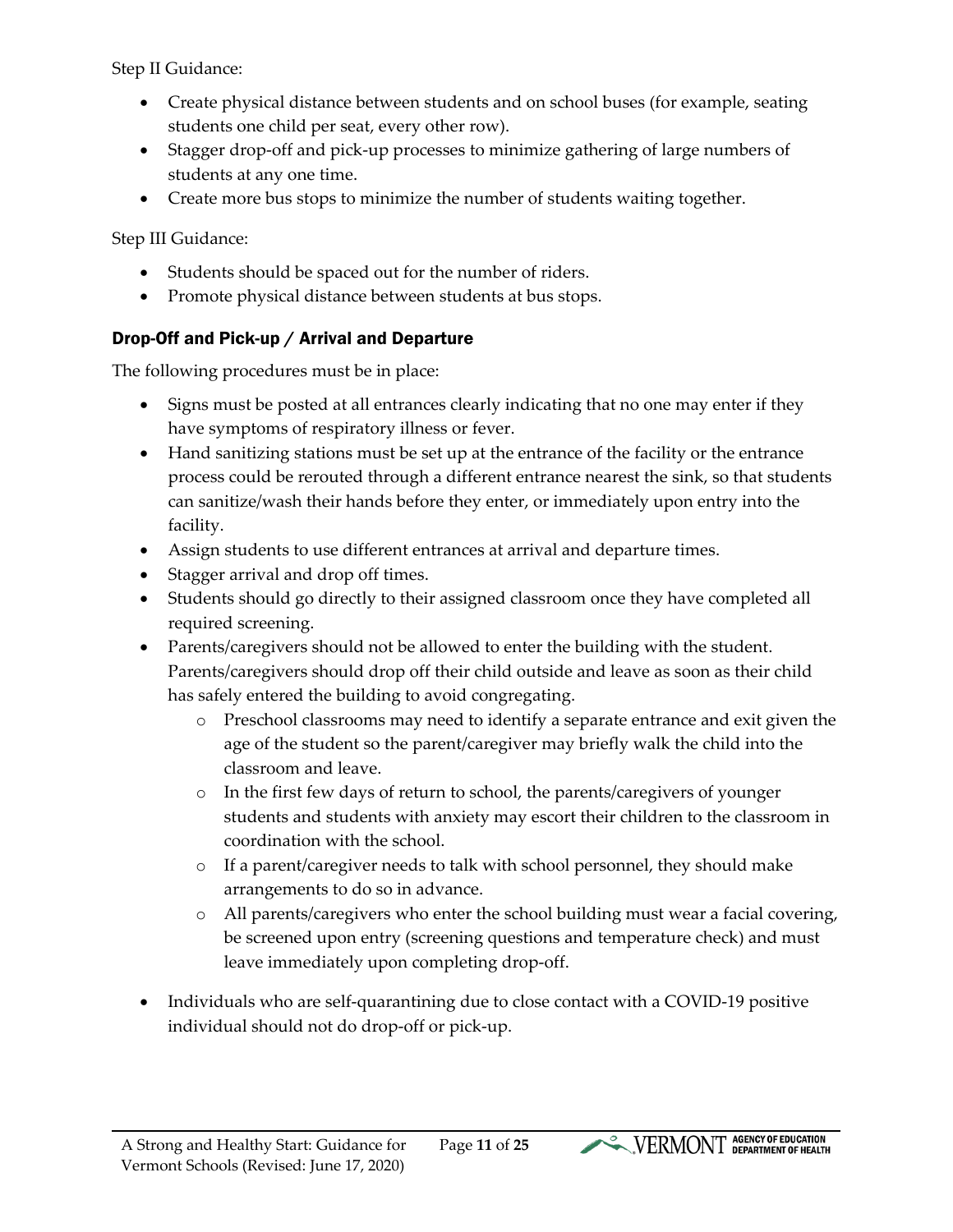#### <span id="page-11-0"></span>Hand Hygiene

Schools must put the following procedures into practice to ensure effective hand hygiene:

- All students, staff and contracted service providers should engage in hand hygiene at the following times:
	- o Arrival to the facility
	- o After staff breaks
	- o Before and after preparing food or drinks
	- o Before and after eating, handling food or feeding students
	- o Before and after administering medication or medical ointment
	- o After using the toilet or helping a child use the bathroom
	- o After coming in contact with bodily fluid
	- o Before and after handling facial coverings/face shields
	- o After handling animals or cleaning up animal waste
	- o After playing outdoors
	- o Before and after playing with sand and sensory play
	- o After handling garbage
	- o Before and after cleaning
	- o Prior to switching rooms or locations
- Provide plenty of hand lotion to support healthy skin for students and staff.
- Wash hands with soap and water for at least 20 seconds. If hands are not visibly dirty, alcohol-based hand sanitizers with at least 60% alcohol can be used if soap and water are not readily available (monitor for ingestion of hand sanitizer among young children). Steps for proper handwashing can be found on the [CDC website.](https://www.cdc.gov/handwashing/when-how-handwashing.html)
- After assisting students with handwashing, staff should also wash their hands.
- Place posters describing handwashing steps near sinks. Developmentally appropriate [posters](https://www.cdc.gov/handwashing/posters.html) in multiple languages are available from CDC.

## <span id="page-11-1"></span>Facial Coverings and Personal Protective Equipment

**All staff and students are required to wear facial coverings while in the building, as well as outside where physical distancing cannot be maintained.** CDC recommends facial coverings in settings where other physical distancing measures are difficult to maintain, especially in areas of significant community-based transmission. Adults doing drop-off and pick-up should wear facial coverings. Instructions for making, wearing and washing facial coverings can be found on the [CDC website.](https://www.cdc.gov/coronavirus/2019-ncov/prevent-getting-sick/diy-cloth-face-coverings.html) PreK students require special consideration regarding age and child development.

The following stipulations are for students, as well as staff, where applicable:

- Facial coverings are developmentally appropriate when children can properly put on, take off, and not touch or suck on the covering.
- Students who have a medical or behavioral reason for not wearing a facial covering should not be required to wear one. These decisions should be made in partnership with the health care provider and school nurse.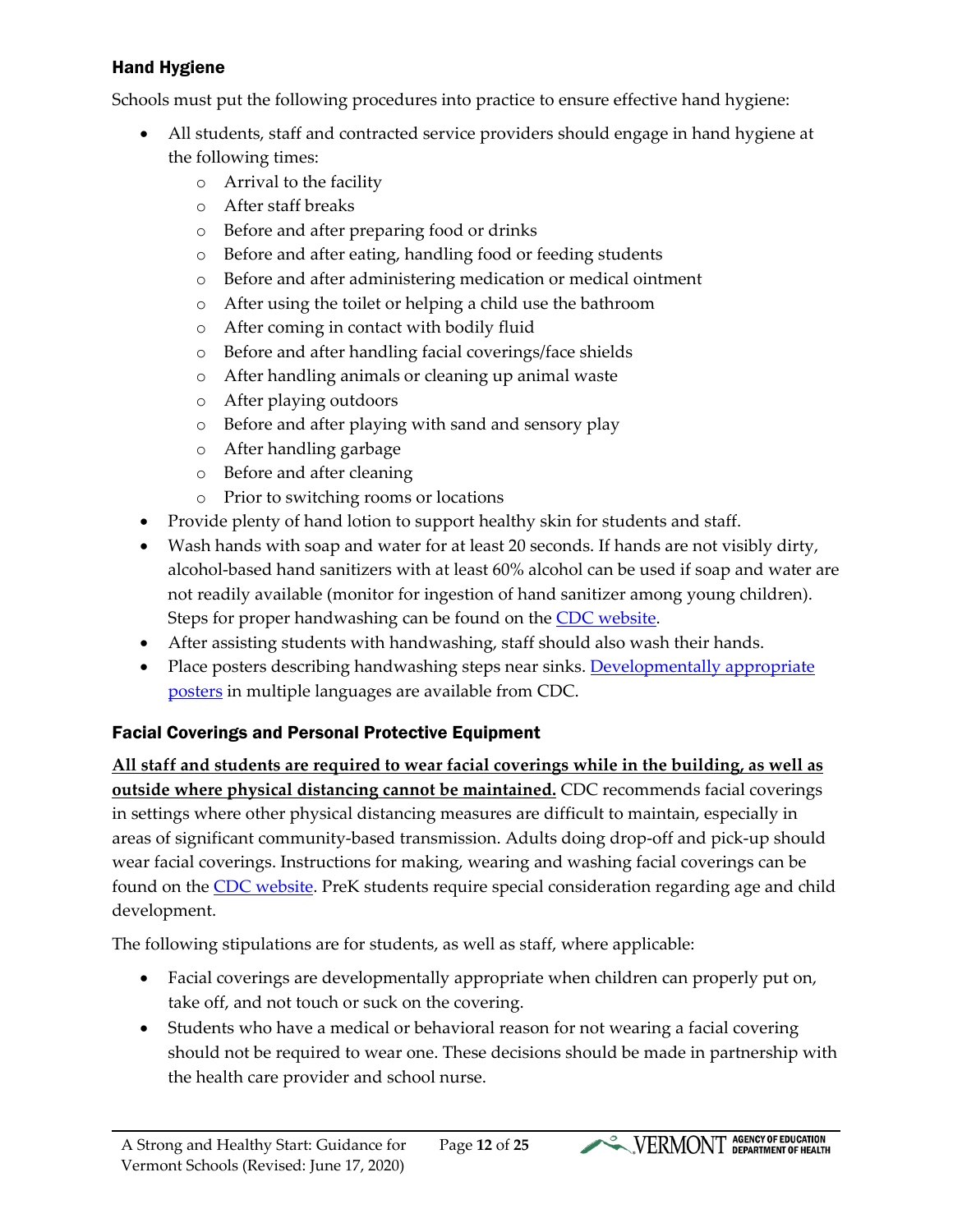- Students/staff should not wear facial coverings while sleeping, eating or swimming (or when they would get wet).
- Facial coverings with ties are not recommended for young children as they pose a risk of choking or strangulation.
- Facial coverings may be removed during outdoor activities where students and staff can maintain physical distancing and have ready access to put them back as needed when activity stops.
- Staff may take off their facial covering in select circumstances when physical distancing cannot be maintained, such as when a parent/caregiver is hearing impaired and reads lips to communicate. It is also recommended to use facial coverings with clear plastic windows to support communication when there is ongoing contact with individuals who are hearing impaired.
- The use of clear facial shields for students and adults is allowable as long as they meet all of the health guidance of the Vermont Department of Health. Face shields should extend below the chin and to the ears laterally, and there should be no exposed gap between the forehead and the shield's headpiece.

Additional guidance regarding Personal Protective Equipment (PPE) for school nurses and other health professionals in the school building is forthcoming. This guidance will be posted on the [Vermont Department of Health website.](https://www.healthvermont.gov/response/infectious-disease/novel-coronavirus-covid-19-health-care-professionals) School nurses will need to determine appropriate PPE based on the care and tasks required.

## <span id="page-12-0"></span>Operational and Facilities Considerations

## <span id="page-12-1"></span>Cleaning and Disinfecting

Schools must engage in frequent thorough cleaning each day. All staff should be trained in proper cleaning and disinfecting. **At a minimum, common spaces and frequently touched surfaces and doors should be cleaned and disinfected at the beginning, middle and end of each day.** Schools shall continue to follow regulations regarding cleaning, sanitizing and disinfecting.

- Clean and disinfect frequently touched objects and surfaces such as:
	- o All surfaces, especially where students eat
	- o Bathrooms
	- o Frequently used equipment including electronic devices
	- o Door handles and handrails
	- o Items students place in their mouths, including toys
	- o Metal and plastic playground equipment
- Specifically, regarding shared bathrooms, bathroom use should be kept to the groups that are already in cohorts together. Schedule restroom breaks to avoid overcrowding.
- Toys that cannot be cleaned and sanitized should not be used, including items such as soft toys, dress-up clothes and puppets.
- Unnecessary cloth furniture should be removed from the classroom and other spaces.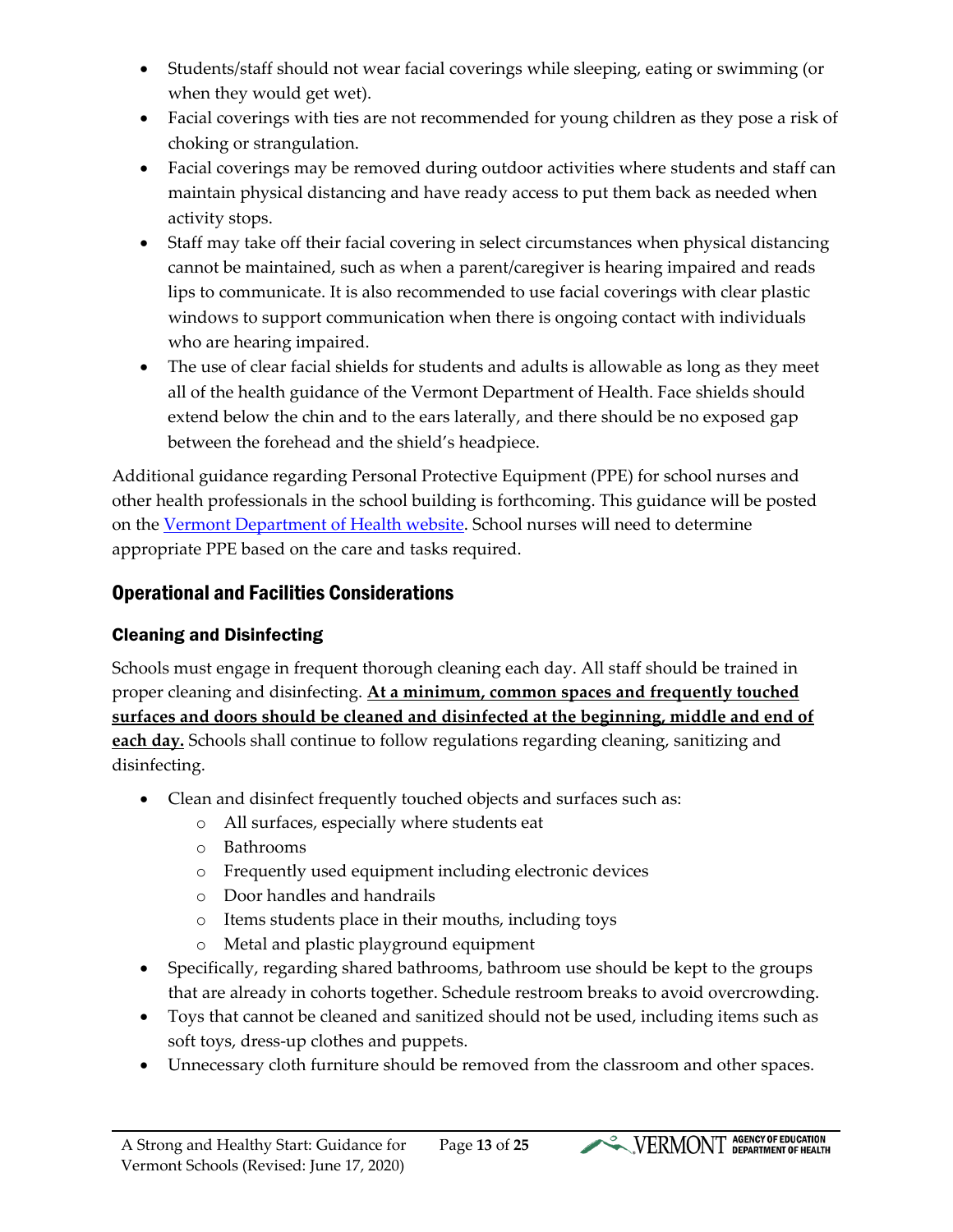• Students' books, art supplies and other paper-based materials such as mail or envelopes, are not considered high risk for transmission and do not need additional cleaning or disinfection procedures.

The following products may be used for disinfecting:

- Diluted household bleach solutions
- Alcohol solutions with at least 70% alcohol
- Most common EPA-registered household disinfectants
- See [List N: Disinfectants for Use Against SARS-CoV-2](https://www.epa.gov/pesticide-registration/list-n-disinfectants-use-against-sars-cov-2) (Environmental Protection Agency)

# <span id="page-13-0"></span>Group Size, Integrity of Group/Cohort/Pod, Physical Distancing and Modified Layouts

Physical distancing in order to reduce the frequency of close contact between individuals is still the single most effective way to slow the spread of the coronavirus. General principles to promote physical distancing and reduce viral spread:

- Students must be kept in groups, not to exceed the maximum number allowed by state guidance, including teachers and staff.
- Install physical barriers in reception areas and employee workspaces where the environment does not accommodate physical distancing.
- Students standing in line should be spaced apart (consider tape marks on the floor).
- Limit sharing of materials:
	- o Keep each student's belongings separated from others' and in individually labeled containers, cubbies or areas. Used items should be taken home each day and cleaned.
	- o Ensure adequate supplies to minimize sharing of high touch materials (art supplies, lab equipment, computer equipment etc. assigned to a single student) or limit use of supplies and equipment by one group of students at a time and clean and disinfect between use.
	- o Do not share electronic devices, toys, books, musical instruments, games or learning aids.

Step II Guidance:

- Whenever feasible, keep classes together to include the same group of students each day, and keep the same teachers and staff with the same group each day. This will need to be addressed differently to meet the education needs of high school (and maybe middle school) students.
- Restrict mixing between groups.
- Space seating/desks and bedding (head-to-toe positioning) to at least 6 feet apart.
- Turn desks to face in the same direction (rather than facing each other), or have students sit on only one side of tables, spaced apart.
- Require students to stay in an assigned section of the school yard as opposed to mingling with other classes.
- Close the staff/teacher's lounge.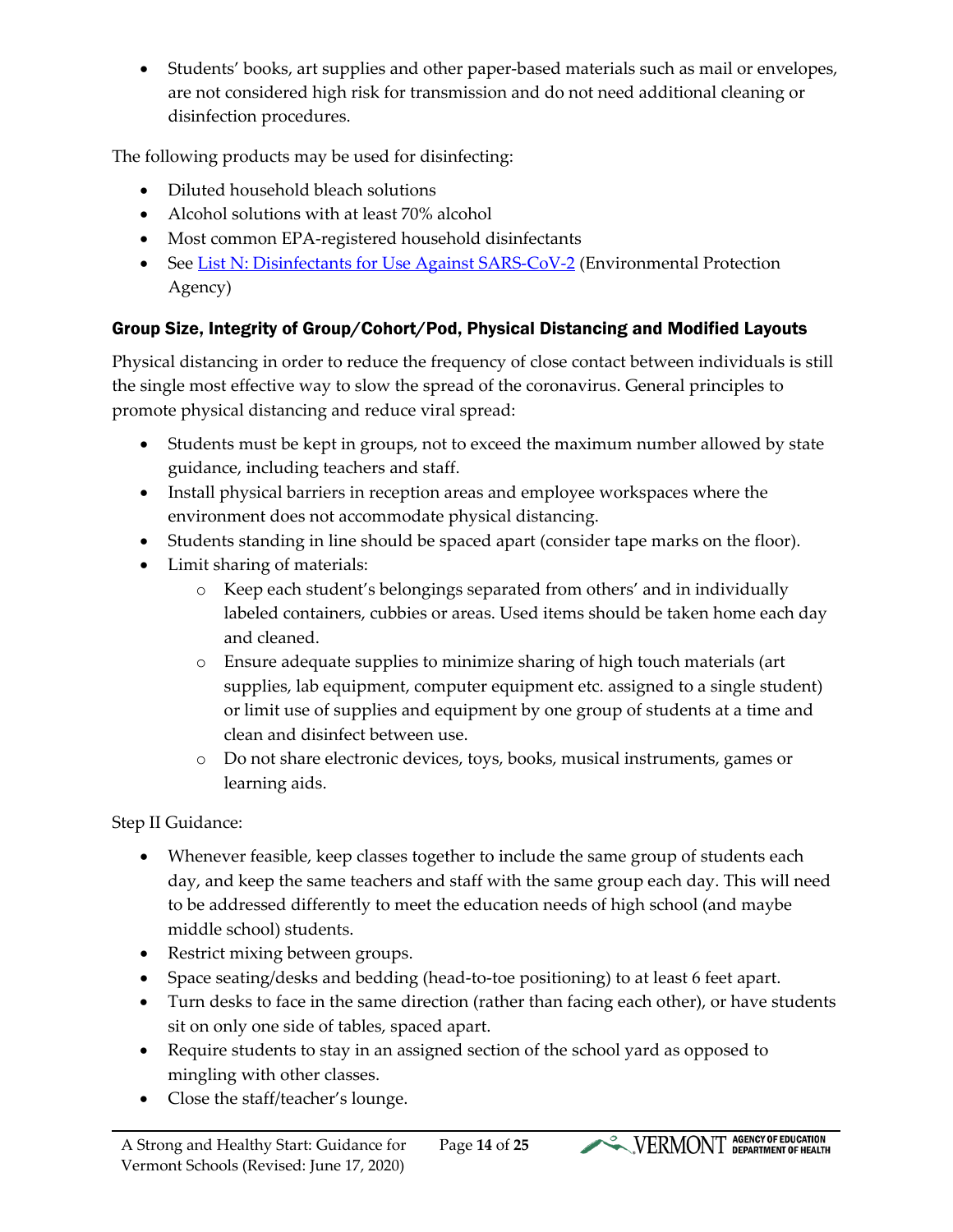- Hold virtual meetings with students, families and staff.
- Rearrange employee workstations to ensure they are separated by six feet.

Step III Guidance:

- Consider keeping classes together to include the same group of students each day.
- Continue to space out seating and bedding (head-to-toe positioning) to 6 feet apart, to the extent possible.

Additional strategies to consider:

- Move classes outdoors.
- Minimize students and employees traveling to different buildings; staff and students should wear facial coverings and avoid congregating during these transitions.
- Broadcast in-class instruction to multiple rooms to allow students to spread out.
- Implement a homeroom stay where the teachers rotate, as opposed to the students.
- Only allow supervisors and staff who are required for instruction to be in the classrooms.
- Discourage the use of attendance awards or perfect attendance incentives for students.
- Plan activities that do not require close physical contact between multiple students.
- Rearrange furniture to avoid clustering in common areas.

## <span id="page-14-0"></span>Communal Spaces, Large Group Activities and Public Use of Schools

General guidance (Step II and Step III):

- Large group activities must conform to the maximum number allowed by current state guidance.
- School sponsored or school supported before- and after-school programs may continue, but attendance records must be kept.
- Libraries can be opened if physical distancing can be achieved (no congregating) and restricted to one consistent cohort of students (pods). If the library cannot be opened or must be closed, schools need to work with librarians and officials to find alternative ways to ensure their students' access to library materials.
- Fire and safety drills must continue to occur according to state regulations. Administrators and school safety teams must develop protocols to do this safely in the context of this guidance and for physical distancing of staff and students.
- Outdoor recess space where students can keep physical distance may be opened.
- Group activities with the potential to generate increased respiratory droplets and aerosols should be avoided. This includes activities such as singing (e.g. choir, glee club, a cappella groups, musical theater, etc.) and music that involves woodwind or brass instruments.
- School-sponsored/associated events and extracurricular activities (sports, theater, etc.) may occur in accordance with parameters outlined by the Governor.
	- o Guidance on organized sports can be found on the **ACCD's Restart website**.
- Students may use playground equipment only under the following conditions: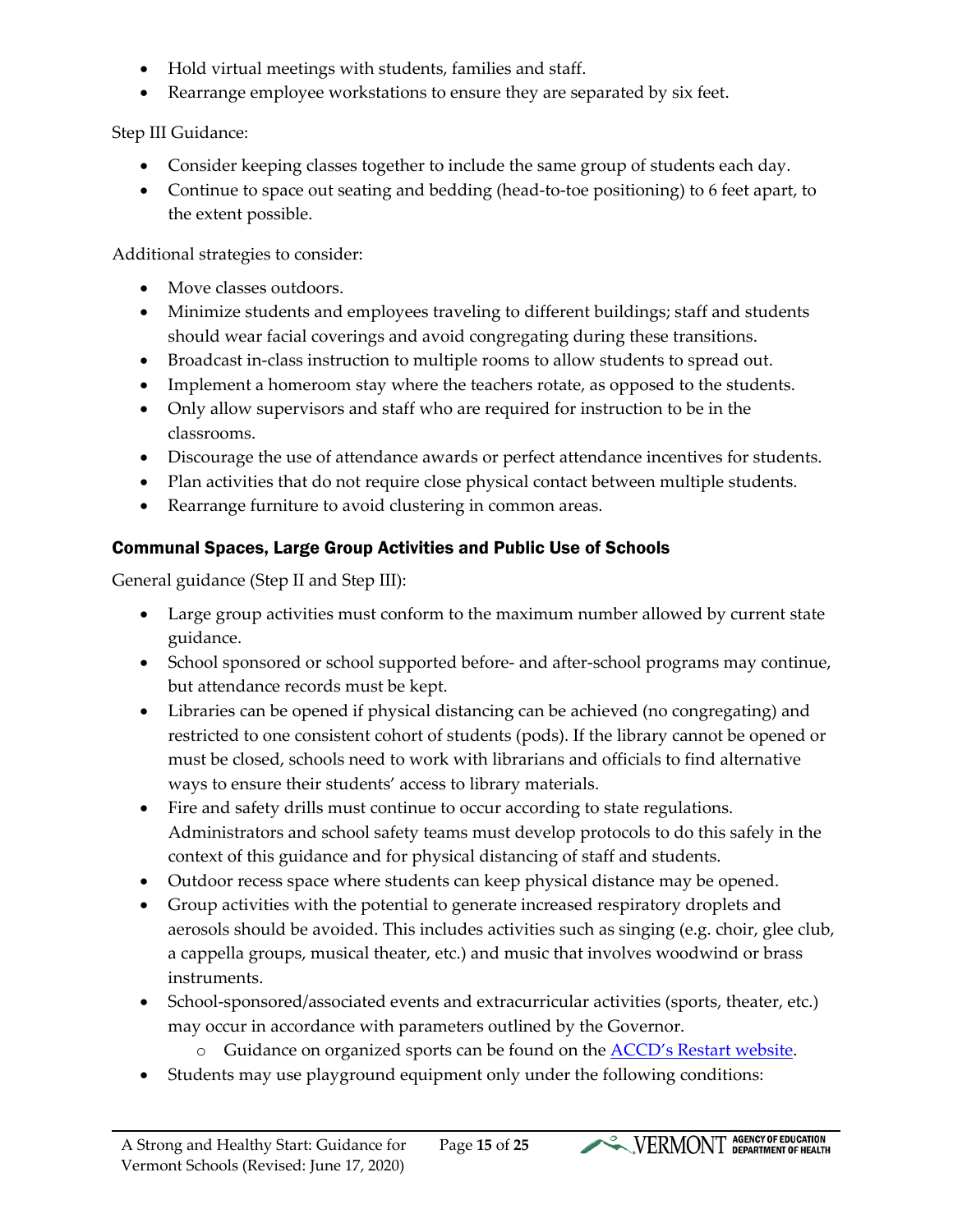- o Plastic and metal playground equipment must be cleaned frequently and routinely over the course of each day.
- o The targeted use of disinfectants can be done effectively, efficiently and safely on outdoor hard surfaces and objects frequently touched by multiple people (e.g., handrails, benches); make sure disinfectant has thoroughly dried before allowing children to play.
- o Staff should continue to reinforce physical distancing during playground play.
- o Hand washing/sanitizing stations must be set up on the playground.
- The public may use school grounds, but may not use school buildings, including restrooms. Signs should be posted about wearing facial coverings and physical distancing. Schools should also be aware that they might come back in the morning to find empty sanitizer dispensers.
- The Secretary of State's office has *issued guidance on local elections*, including use of facilities.

Step II Guidance:

- Communal spaces such as gymnasiums and cafeterias should be closed for their intended use; these spaces, however, may be used as an extension of the classroom to allow for physical distancing.
- Limit school-sponsored/school-associated gatherings, events and extracurricular activities to those that can maintain physical distancing, support proper hand hygiene and restrict attendance of those from higher transmission areas.

Step III Guidance:

• If possible, keep communal use spaces, such as cafeterias and gymnasiums, closed. However, these spaces may be used for their intended purposes in smaller groups, staggering use, and cleaning and disinfecting between uses.

### <span id="page-15-0"></span>Volunteers, Visitors, Field Trips

Schools must implement the following requirements for Volunteers, Visitors and Field Trips:

- No outside visitors and volunteers except for employees or contracted service providers for the purpose of special education or required support services, as authorized by the school or district.
- Field trips are only allowed if the program is able to maintain all health guidance, as well as guidance from the [Agency of Commerce and Community Development,](https://accd.vermont.gov/news/update-new-work-safe-additions-be-smart-stay-safe-order) as it relates to public outdoor spaces and pools.
- Minimize parent/family visits and require them to occur only in the school office.
- Post maximum occupancy numbers on doors.
- Restrict the number of people in the school building that are not students or staff to a minimal number and ensure that someone is assigned to enforce the rules.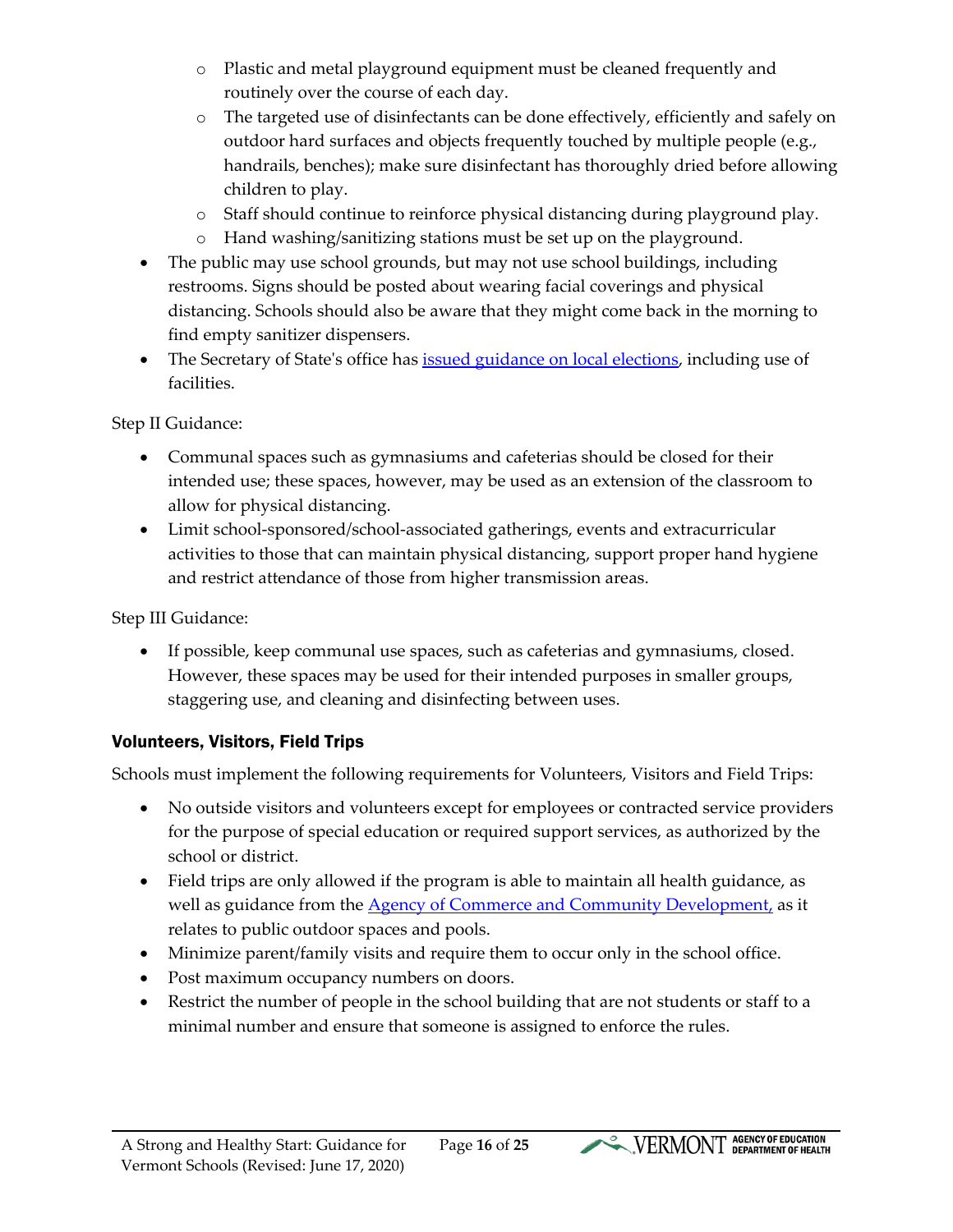#### <span id="page-16-0"></span>Building Considerations/Modifications

Guidance for operating and modifying school buildings:

- Hand sanitizing stations must be set up at the entrance of the facility, or the entrance process could be rerouted through a different entrance nearest the sink, so that students can sanitize/wash their hands before they enter, or immediately upon entry into the facility.
- Open additional entrances for drop-off and pick-up.
- Make hallways or entrances one-way, when possible.
- Water fountains may be used with frequent cleaning.
- Prior to the restart of schools, all buildings must secure two separate areas (Clean and Isolation) to serve the school population.
	- o A Health Office should serve as the school's clean office space to accommodate medication administration, triage students, health screenings, etc.
	- o The school must have separate isolation spaces (the area must be structured with a door and must allow for ventilation to the outside) to serve as an extension of a Health Office to accommodate symptomatic students and staff. Isolate symptomatic students/staff as soon as possible. Set up separate, well-ventilated triage areas and place student/staff with suspected COVID-19 in an isolation room with the door closed.
- Add signage to clearly mark all closed areas.
- Place (tape) markings at all entrances so distancing is easy to establish.
- With regard to ventilation and HVAC, follow these recommendations:
	- o Prior to re-occupancy, ensure school ventilation system is properly cleaned and meets all required operating standards per manufacturer.
	- o Prior to re-occupancy, operate HVAC systems in occupied mode for a minimum period of one week while assuring the outside air dampers are open.
	- o Encourage staff to provide additional outside time and open windows frequently when air conditioning is not being used. Do not open windows and doors if they pose a safety or health risk (e.g., risk of falling, noise or triggering asthma symptoms).
	- o Ensure ventilation systems operate properly and increase circulation of outdoor air.
	- o The following modifications to building HVAC system operation should be considered, as recommended by the American Society of Heating, Refrigerating and Air-Conditioning Engineers (ASHRAE):
		- Increase outdoor air ventilation (disable demand-controlled ventilation and open outdoor air dampers to 100% as indoor and outdoor conditions permit).
		- Improve central air and other HVAC filtration to MERV-13 (ASHRAE 2017b) or the highest level achievable. Change filters every 3-4 months.
		- Keep HVAC systems running longer hours (24/7 if possible, but a minimum of two hours prior to occupancy and through the duration of occupancy). Keep bathroom exhaust fans operating 24/7 on school days.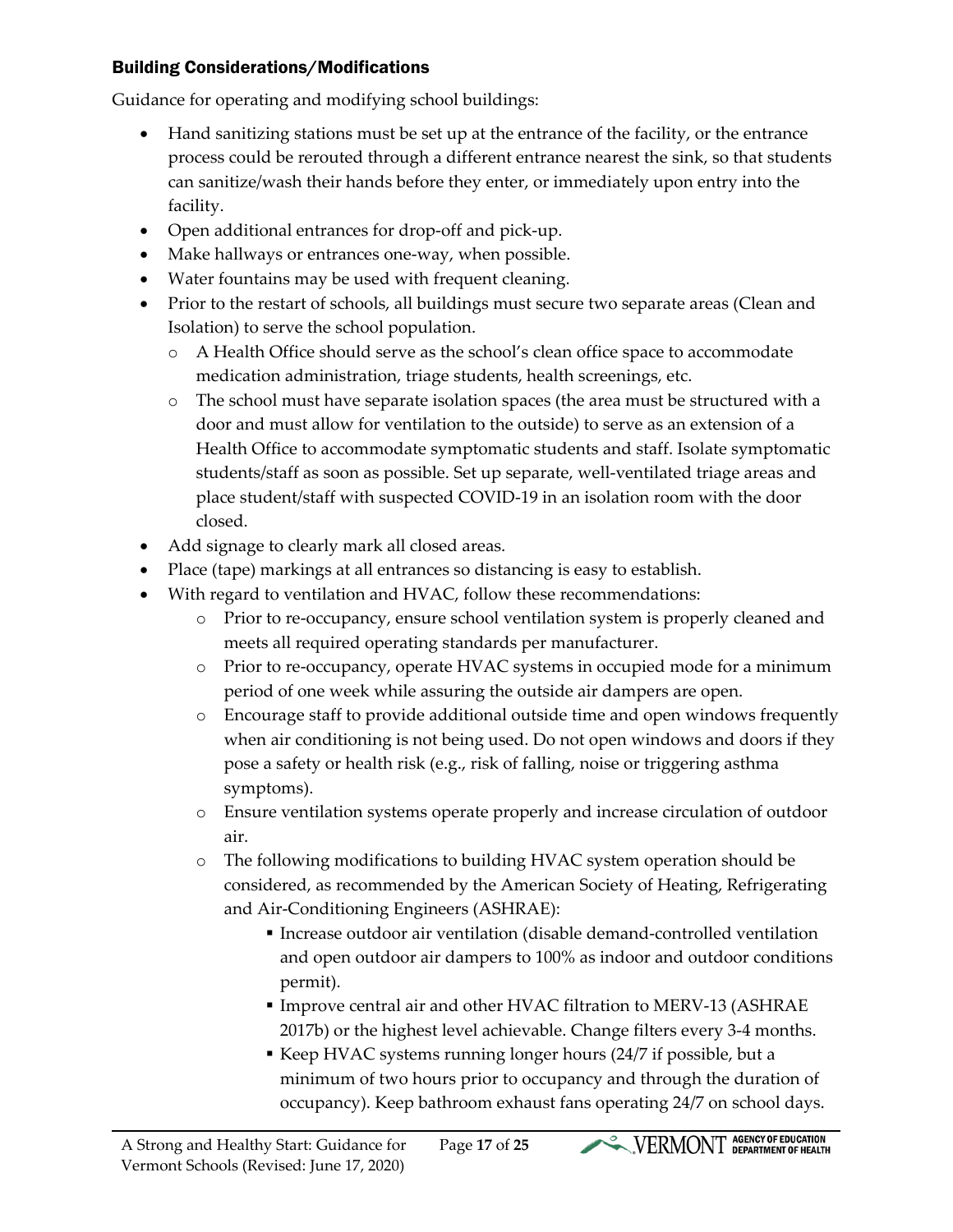Ensure staff understand the importance of ventilation fans – they must run all day.

- Add portable air cleaners to classrooms. Use HEPA or high-MERV filters with due consideration to the clean air delivery rate (AHAM 2015).
- Maintain temperature and humidity as applicable to the infectious aerosol of concern. Typically temperature should be maintained between 68-78°F and humidity between 40-60%.
- Take appropriate precautions when servicing HVAC Systems and replacing filters (wear appropriate personal protective equipment (PPE), bag and dispose of filters in regular trash, immediately wash hands with soap and water or use an alcohol-based hand sanitizer).
- Where feasible, the school nurse's office/isolation room should have:
	- o Dedicated HVAC system
	- o Dedicated restroom (ideal)
	- o Exhaust directly outdoors
	- o Maintain negative pressure to adjoining spaces
	- o Nurse office suite design should follow health care facilities design practices as described in standards such as ASHRAE Standard 170 and other applicable guidelines and design information.
- For more information see [ASHRAE Epidemic Taskforce Schools & Universities](https://www.ashrae.org/file%20library/technical%20resources/covid-19/ashrae-reopening-schools.pdf)

# <span id="page-17-0"></span>Food Services Guidance

Because of the lifelong impacts on health and learning caused by malnutrition, it is important to ensure that students have uninterrupted access to adequate nutrition through the food service program, no matter whether the school is in Step I, II or III. This is particularly important because the ongoing economic impacts of COVID-19 may mean that many more children are currently facing food insecurity at home. Current information suggests that food and food packaging are not known sources of COVID-19 transmission. School Food Service staff receive regular food safety training and are already knowledgeable about preventing foodborne illness. Ask for their input when designing food service models.

Communicate to households that school meals programs are a safe and nutritious source of food, and make [school meals applications](https://education.vermont.gov/student-support/nutrition/school-meals-information-for-families-and-caregivers/apply-for-free-and-reduced-lunch) available to households throughout the year to ensure that households with changing economic circumstances are aware of this form of assistance. Because households are especially likely to be facing food insecurity this year, consider [referring households to additional forms of food assistance,](https://static1.squarespace.com/static/586e858220099e929f5eca70/t/5ee24fa662b4773271ab84f1/1591889830309/COVID-19-handout+V4.pdf) such as 3SquaresVT and WIC. Consider offering free meals to all students ("Universal Meals") using [Provision 2](https://fns-prod.azureedge.net/sites/default/files/Prov2Guidance.pdf) or the [Community Eligibility Provision.](https://education.vermont.gov/student-support/nutrition/school-programs/community-eligibility-program) Because of temporarily higher rates of household poverty this year, this may be more financially achievable for the SU/SD than in prior years.

General Guidance (Step I, II, and III):

• Continue to follow all food safety requirements in the [Vermont Food Code.](https://www.healthvermont.gov/sites/default/files/documents/2016/12/REG_food-service-establishments.pdf) Have food service staff conduct frequent self-audits to ensure that these practices are being followed. Key areas to check include: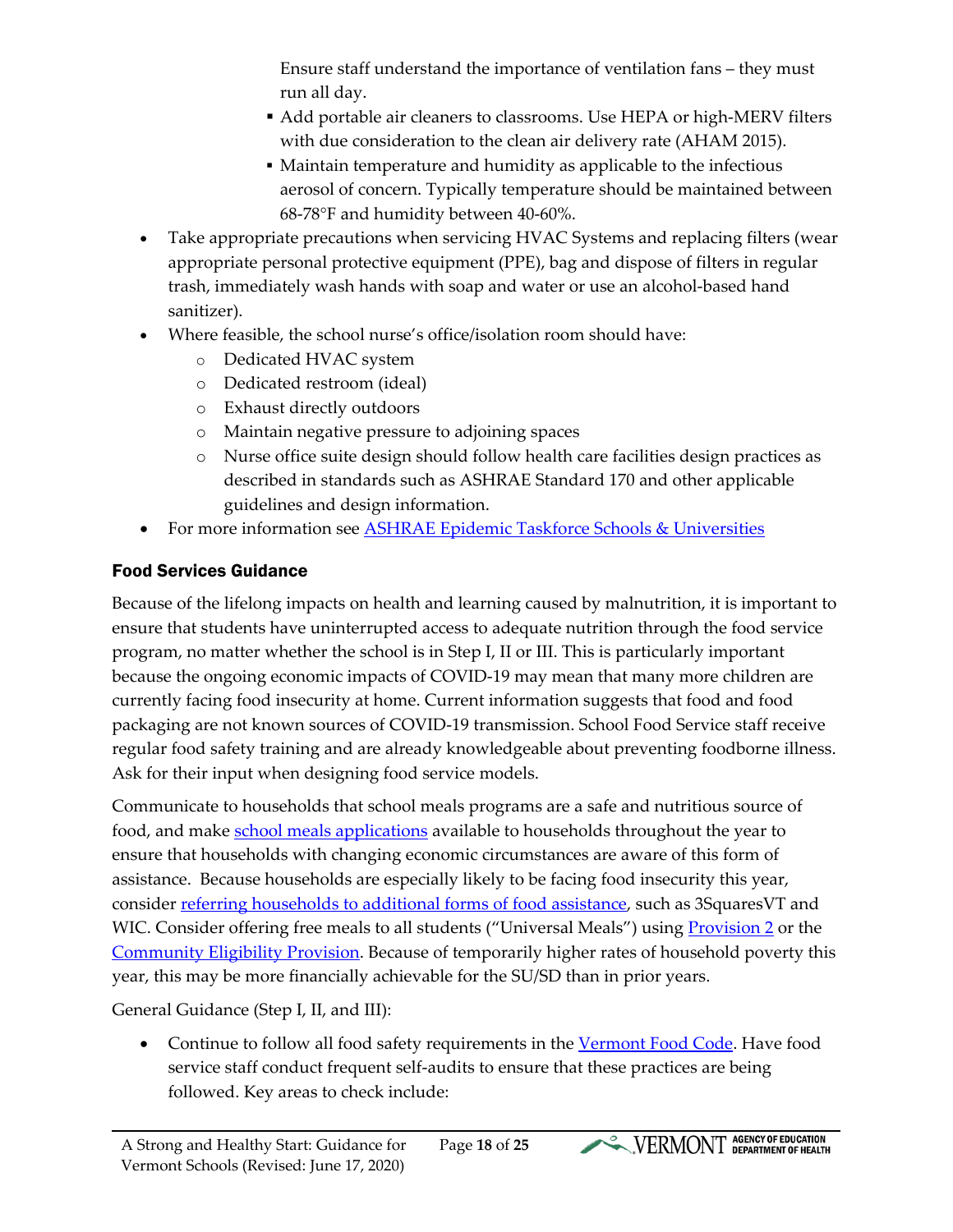- o Correct dishwasher temperatures for sanitization
- o [Employee handwashing](https://www.youtube.com/watch?v=b02Cvw9tOOA&feature=youtu.be)
- o [Cleaning and sanitizing surfaces](https://youtu.be/r0sWf0jf6T4)
- o Procedures for employees to calling in sick or doing non-food related duties when sick
- HACCP plans may need to be adjusted to include new procedures.
- Consider how the kitchen receives deliveries of food and supplies. Often, delivery drivers enter the school through the kitchen entrance, so may not be subject to normal visitor procedures. In some cases, it may be usual practice for the delivery driver to bring food directly into the walk-in refrigerator or freezer. These are small spaces frequently entered by kitchen staff. Work with kitchen staff and vendors to determine the safest way to handle deliveries. If the vendor will now deposit deliveries outside of the entrance, consider investing in dollies or having other staff members assist kitchen staff with moving deliveries into the kitchen to avoid workplace injuries.
- Evaluate kitchen workstations and modify them to allow for physical distancing.
	- o If the kitchen is small, move workstations into the cafeteria/gym, if the cafeteria/gym is not in use.
	- o Face workstations away from each other, such as towards the wall instead of toward the center of the room.
- If there is a large food service staff, consider having the staff work in shifts during the day to reduce transmission opportunity. In Step I, consider two-week rotations with one shift working for two weeks, and the other shift staying at home.
- Consider methods for ensuring food service continuity if food service staff become sick or need to quarantine.
	- o This could include setting up coverage from other schools within the SU/SD, or even setting up a reciprocal agreement with a neighboring SU/SD to provide meals.
	- o The school could look into purchasing a supply of shelf-stable meals to be available in the event that food service staff need to stay home.
- Ensure that food service substitutes have food safety training. Free web-based food safety training is available at any time from the **Institute for Child Nutrition**. Child Nutrition Programs also recommends these very basic training videos on hygiene, [temperature control and sanitization](https://www.extension.iastate.edu/foodsafety/foodservice-employee-training) from Iowa State University Cooperative Extension.

#### Step I:

- Continue providing access to meals to students when the school building is closed, using the Summer Food Service Program during an unanticipated school closure. The AOE will be applying for USDA waivers to allow meal service to continue as it did in Spring 2020. These methods included:
	- o Sending meals home with students on the last day of school for days when school is not in session (short-term closures)
	- o Delivering meals to residences or bus stops
	- o Providing meals for pickup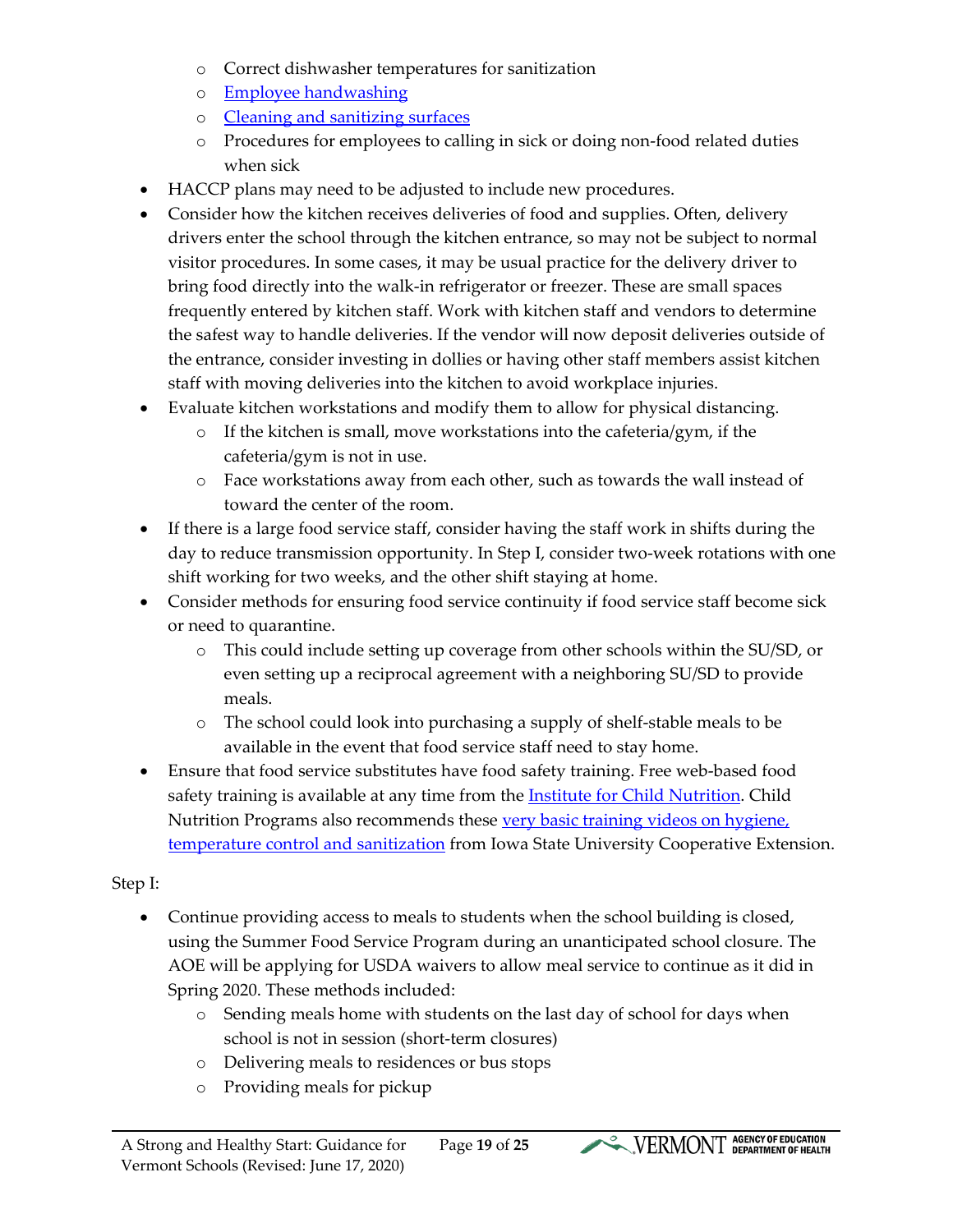- The AOE has issued [extensive health and safety guidance](https://education.vermont.gov/covid19#nutrition) on providing meals using these distribution methods.
- School food service staff are already very familiar with how to handle this situation. Discuss with them what additional resources they will need to be able to continue providing meals under this scenario.

#### Step II:

- With cafeterias closed, students should be offered school meals in their classrooms. If it is not feasible to provide service directly to classrooms, grab-and-go meal carts could be placed in dispersed locations for students from nearby classrooms to collect their meals in small groups. Or, students may go to the cafeteria classroom by classroom to collect their meals and return to their classroom to eat. If that method is used, sanitize all high touch surfaces in between groups.
- Food safety practices should be followed when serving perishable meals in the classroom. The best option is to serve meals immediately. However, if the meals will not be served immediately, hot holders and coolers should be used to keep hot foods hot and cold foods cold.
- Plan for sanitization of eating areas, such as desks or tables. Classroom teachers may need to be provided with appropriate supplies for sanitizing desks and tables.
- Additional trash and janitorial services may be necessary when serving meals in the classroom.
- Meals should not be self-serve.
- Meals should be unitized, or an advance ordering system can be used to allow student choice about meal components. Advance ordering could be done through a paper preorder system in a smaller school, or web-based ordering systems are available from some food service software vendors.
- Food Service Programs may need to purchase additional equipment to package meals efficiently for delivery to classrooms. Many types of packaging systems are available. Speak to other food service programs, particularly those that have experience offering breakfast in the classroom or summer meals, about which equipment works best for them.
- Ideally, a designated staff member or student should place meals on students' desks, to avoid students congregating to collect their meals from one location.

#### Step III:

- While students may return to eating in the cafeteria, consider maintaining meals in the classroom if it is working well.
- Meals should not be self-serve. Staff members can serve students, or pre-portioned items could be provided for students to choose from.
- If students are eating in the cafeteria, assign seating so students eat with their classmates and do not mingle with other classes. If the building has multiple cafeterias or common areas where students may eat, consider consistently assigning classrooms to one area or the other to reduce interaction between cohorts.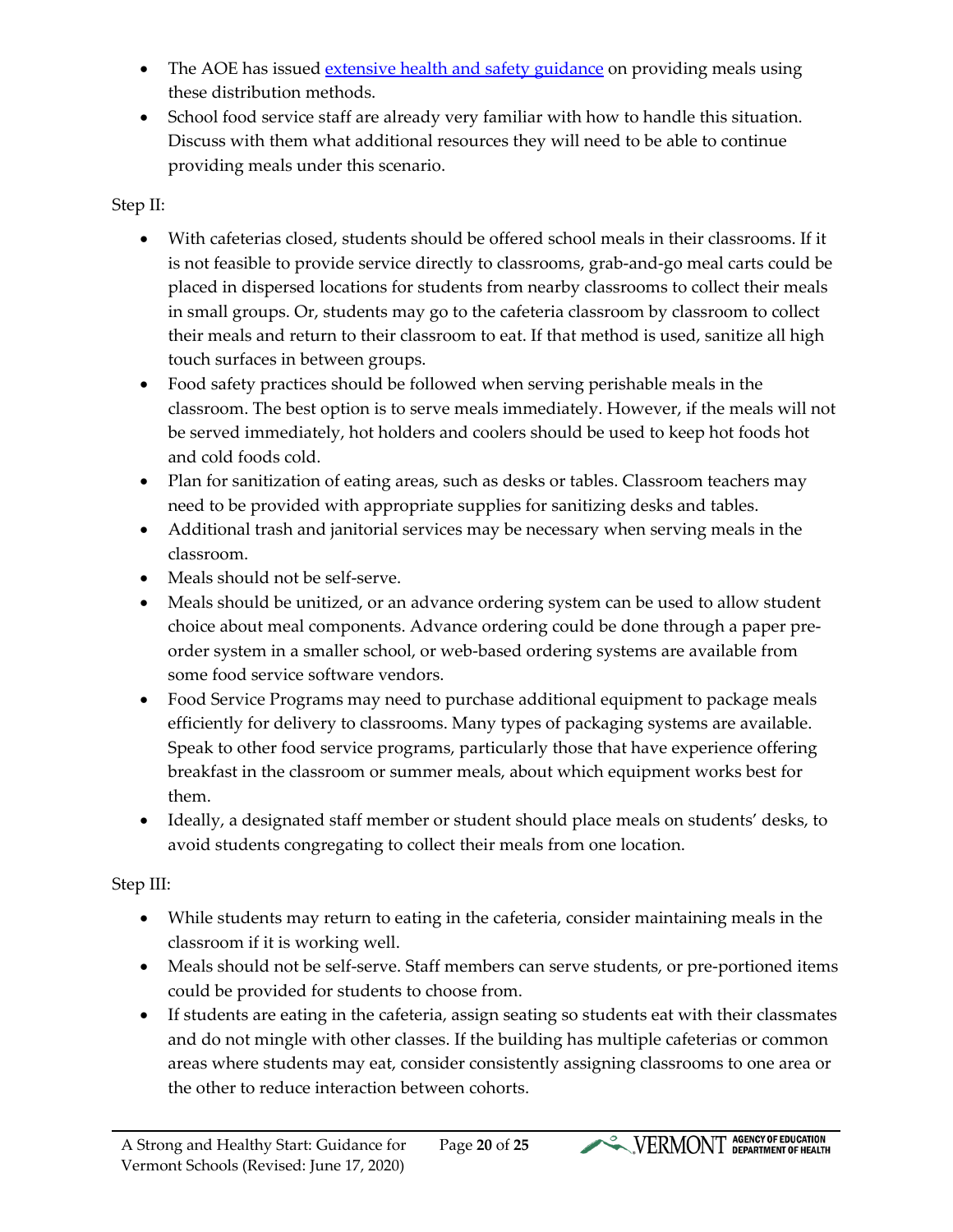- Take steps to ensure social distancing when students are waiting to receive their meals.
- Stagger the classrooms going through the line or cafeteria to reduce interactions and number of students waiting at one time.
- If pin numbers are used, have a staff member enter the pin number on behalf of students.
- If student ID cards are handed in to count meals, sanitize the cards in between uses.
- Engineering controls such as sneeze guards should be installed in the cafeteria.

For both Step II and Step III:

- If staggered student schedules are used to reduce the number of students in the building at any one time, ensure that schedules allow students access to both breakfast and lunch. This may mean following Step I options for providing meals to students at home.
- Napkins and silverware should be provided directly by staff, not for individuals to grab.
- Pre-portion condiments and remove bulk condiment dispensers.
- Allow time for students to wash their hands prior to and after eating.
- Adults assisting students with their food should wash their hands before handling the student's plate or lunch box, and wash or use hand sanitizer between the handling of the next student's lunch box. This includes staff helping students open milk cartons or peal fruit.
- Prohibit or limit food-sharing activities. Unless further guidance on how to operate share tables safely is issued by AOE and the Health Department, schools should discontinue the use of share tables for unwanted foods.
- Vending machines, drinking fountains and water bottle fillers should be frequently sanitized. Determine which staff members in the school will be responsible for this, particularly for vending machines and drinking fountains that are not operated by the food service program.
- Additional COVID-19 guidance for food service programs can be found on the Agency [of Education's COVID-19 webpage.](https://education.vermont.gov/news/covid-19-guidance-vermont-schools#nutrition) The School Nutrition Association's [Thought Starters](https://schoolnutrition.org/uploadedFiles/11COVID-19/3_Webinar_Series_and_Other_Resources/COVID-19-Thought-Starters-on-Reopening-Schools-for-SY2020-21.pdf)  [in Reopening Schools for SY2020-21](https://schoolnutrition.org/uploadedFiles/11COVID-19/3_Webinar_Series_and_Other_Resources/COVID-19-Thought-Starters-on-Reopening-Schools-for-SY2020-21.pdf) is another good tool for thinking through all aspects of school food service during COVID-19.

# <span id="page-20-0"></span>Additional Considerations

### <span id="page-20-1"></span>Social-Emotional Health of Staff and Students

### In general:

Schools will coordinate with families, school staff, and community and State resources to assess and assist in the psychological and emotional recovery of staff and students:

- In partnership with mental health partners, develop and implement universal social and emotional screenings in order to identify students who need support.
- Recognize that all students have had different experiences from COVID-19 and not everyone in the school will be in the same place. Be prepared to validate that some students are disappointed, some had fun, some are grieving, some are exhausted from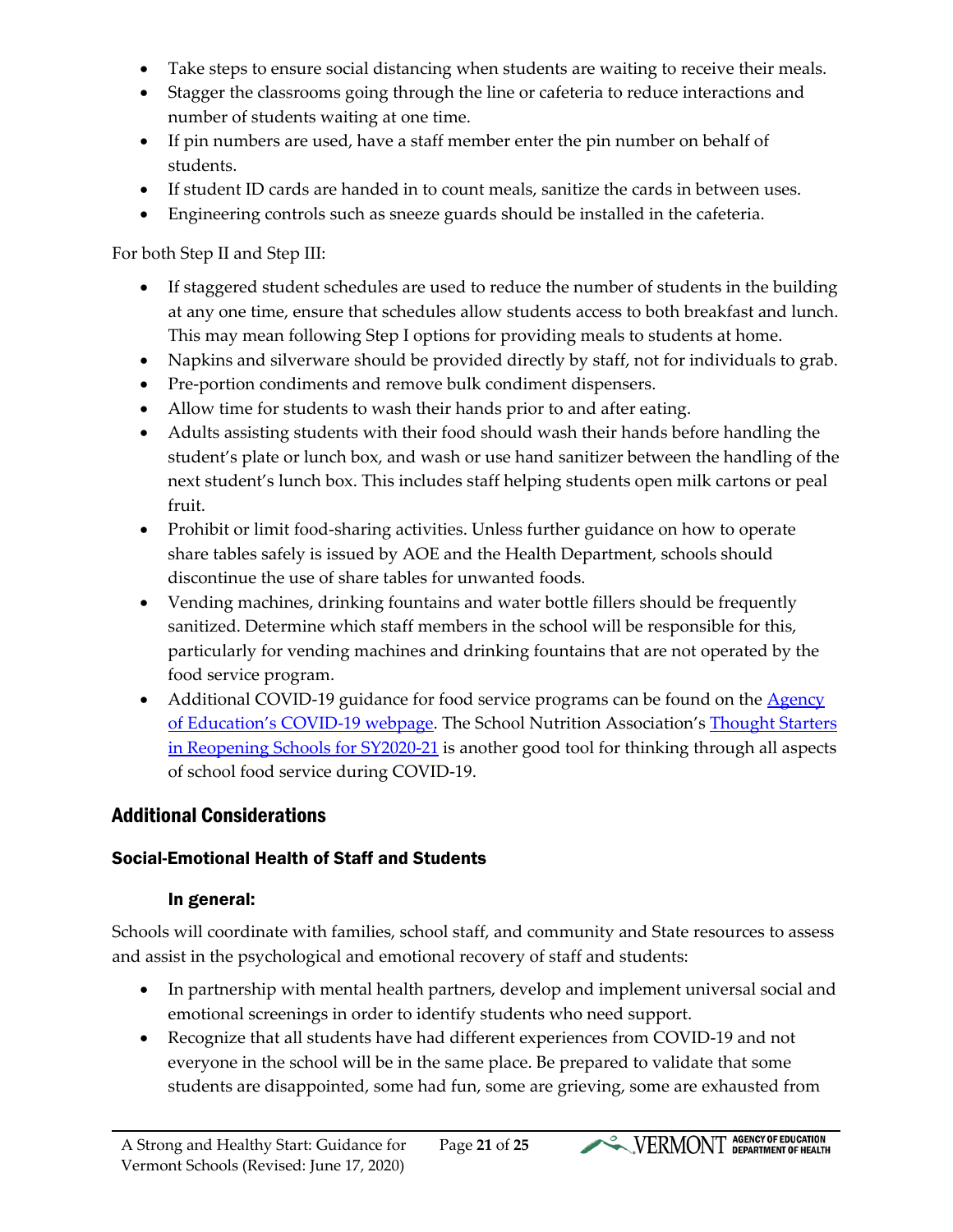added responsibilities at home, some have experienced trauma and some preferred remote learning and are reluctant to return.

- Establish a process, including community, social services and mental health partners, to help identify and provide support to students or staff at potentially higher risk for significant stress or trauma from COVID-19. This should involve triage to see who needs crisis intervention and support. Consider:
	- o Those who have experienced a death
	- o Those with significant disruptions to their lifestyle (food insecurity, financial insecurity)
	- o Those with a history of trauma and chronic stress or pre-existing mental health problems
	- o Those with exposure to abuse and neglect
	- o Those who have experienced significant anxiety, depression and/or suicidal ideation
- Develop a referral system for individuals who need targeted supports and/or community services.
- Develop strategies and supports for students, families and staff members for each phase of recovery (before reopening, immediately after reopening and long-term support).
- Develop social emotional supports for the potential of schools re-closing and/or a need to stay home and isolate due to exposure to the virus or becoming infected with the virus.
- Teach students how to screen themselves, take care of themselves and protect themselves during COVID-19.
- Explain, in a developmentally appropriate way, to students why school looks different and how changes are linked to individual, family and community safety.

### Addressing Staff Needs:

Schools recognize that the social emotional health and well-being of staff is important to the social emotional health and well-being of the students and their families:

- Identify community resources available to support school staff.
- Increase communication efforts to ensure school staff are aware of the district's employee wellness benefits (e.g., employee assistance programs, mental health and wellness insurance coverage, FMLA).
- Work with human resources to determine procedures for staff to take sick leave due to COVID-19 concerns for themselves and/or their family.
- Establish system-wide approaches to address secondary traumatic stress and compassion fatigue (e.g., tap in, tap out; buddy classrooms; boundary setting; self-care).

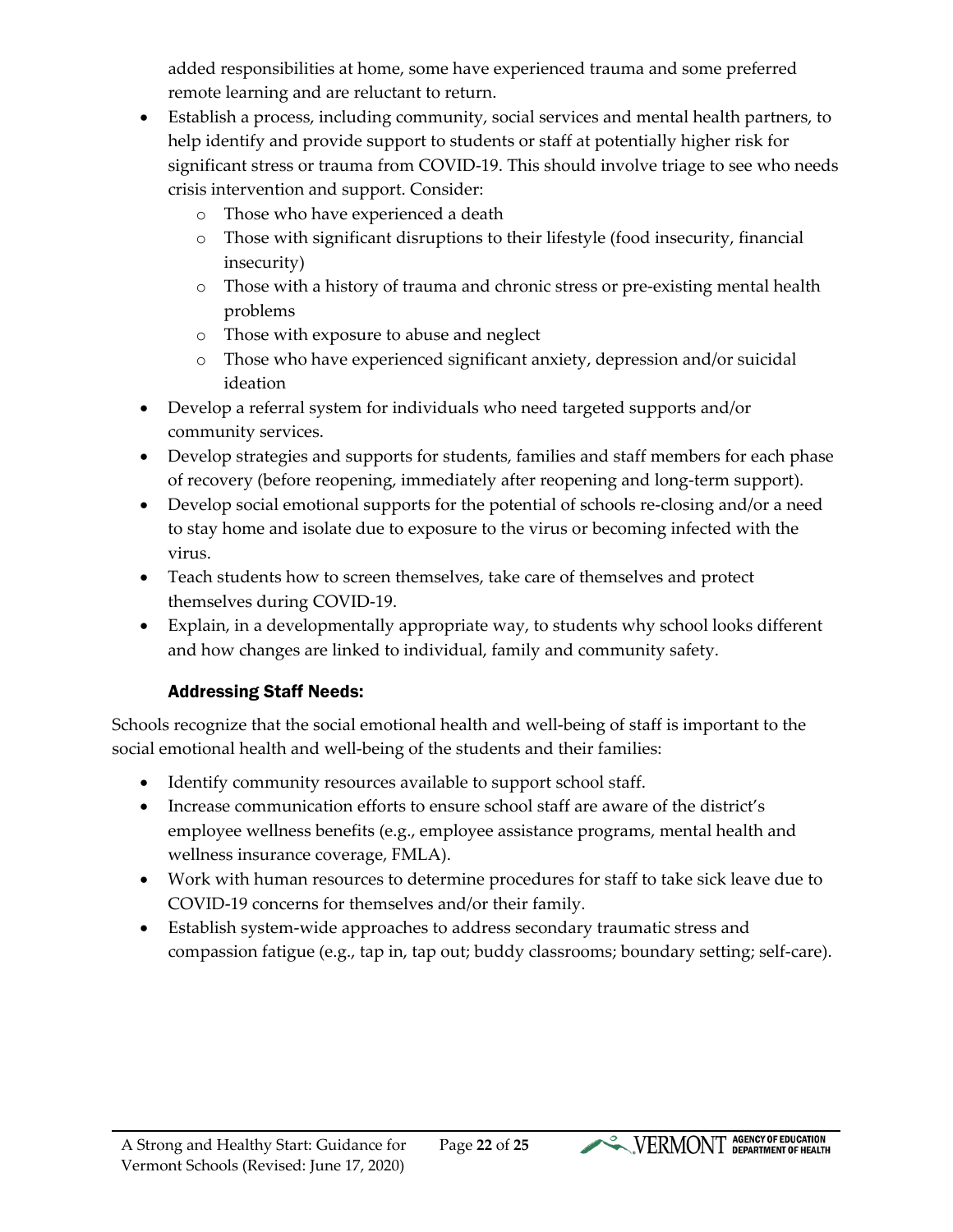#### Addressing Family Needs:

Schools understand that families will need support to feel comfortable sending their children back to school and to help implement the new guidelines during COVID-19:

- Ensure that all efforts to engage and communicate with families are culturally sensitive. Ensure all written and oral communications are available in easily accessible formats, with multiple languages and translation services upon request.
- Provide activities to help families feel comfortable sending their children back to school such as:
	- o Back-to-school open houses at the school or in the community, with the ability to ask questions, meet teachers and request opportunities to talk with school employed mental health staff, with appropriate COVID-19 precautions in place.
	- o A dry run of getting to school before school starts.
- Engage families to get a better understanding of their concerns regarding student needs and ways to collaborate to support a successful re-entry plan.
- Work with families to identify those who may need assistance with food, clothing and other basic needs.
- Determine and communicate procedures for schools conducting home visits.

### <span id="page-22-0"></span>Communication Systems

Schools should have clear, consistent and regular communication with staff, students, families and community members during this time, including changes to policies and operations, such as health screenings, drop-off/pick-up, classroom arrangements, etc.

Communications should include:

- Post signs on how to stop the spread of COVID-19, properly wash hands, promote everyday protective measures and properly wear a face covering in visible areas for students and staff to view.
- Employee handbooks and student handbooks should include information on how to recognize the signs of infection and directives not to come to school if sick.
- Basic information on COVID-19 and measures families can take to stay safe when not at school.
- Clear direction in student handbooks on when to keep a student home and the process for notifying the school.
- Communicate your expectations for modeling respiratory etiquette, physical distancing, wearing facial coverings, refraining from touching their face, staying home when sick and supporting employees who need to take care of sick family members.
- The importance of mandatory immunizations and locations where they can be obtained, as well as the importance of flu vaccinations.
- Information on trauma-informed practices and helping students cope with stress and tragedies (see section on social emotional health).
- Availability of community resources, including:
	- o Mental health resources
	- o Food security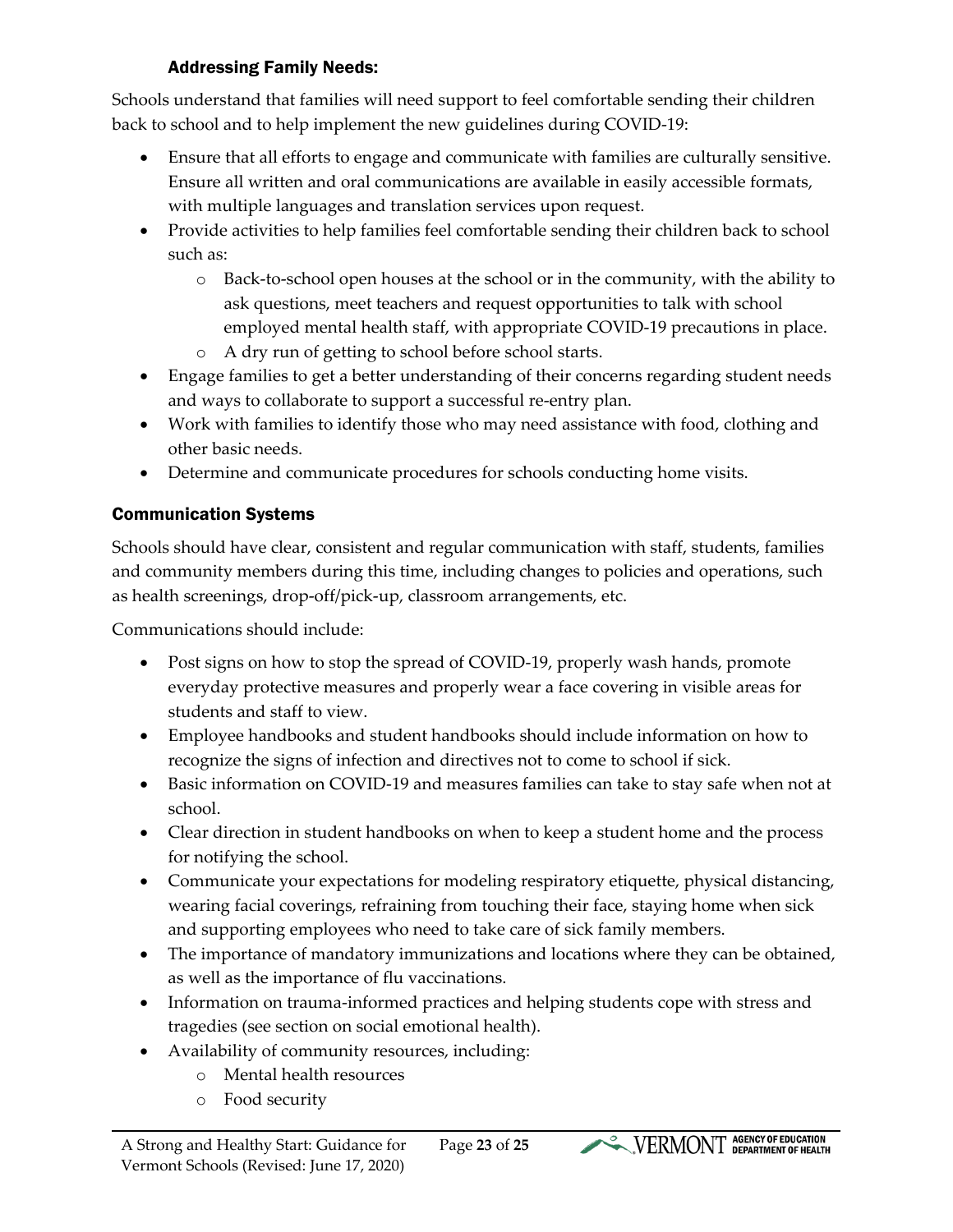- o Medical/dental providers
- o Health insurance
- o Economic aid
- o Housing assistance
- Prepare communications to the public sharing the practices that the school is implementing to keep staff, students and community members healthy.
- Identify a school nurse leader for the SU/SD or independent school who is or works closely with the COVID-19 Coordinator. That nurse can develop consistent health forms for enrollment, illness, COVID-19 notices and return to school consistent across all schools in the SU/SD or independent school.
- Use all communication channels available to you, including direct communications (face-to-face, letters), electronic communications (your program's or school's website or social media pages), and remote parent meetings to share updates.
- Ensure all communications are culturally and linguistically appropriate as well as accessible for individuals with disabilities.
- Intentionally and persistently combat stigma. Misinformation about coronavirus and COVID-19 can create fear and hostility that hurts people and makes it harder to keep everyone healthy. We are stronger as a community when we stand together against discrimination. Take advantage of these [resources from the CDC](https://www.cdc.gov/coronavirus/2019-ncov/about/related-stigma.html) to prevent, interrupt and respond to stigma.

# <span id="page-23-0"></span>Contact Tracing

# Role of the Health Department

Contact tracing is a strategy used to determine the source of an infection and how it is spreading. Finding people who are close contacts to a person who has tested positive for COVID-19, and therefore are at higher risk of becoming infected themselves, can help prevent further spread of the virus. A contact tracing team from the Vermont Department of Health calls anyone who has tested positive for COVID-19. They ask the patient questions about their activities within a certain timeframe – to help identify anyone they have had close contact with. (Close contact means being closer than 6 feet apart for a long time while the person was infectious.) Those contacts might include family members, classmates or coworkers.

When there is a confirmed case of COVID-19 in the school, a member of the contact tracing team will reach out to the case to identify close contacts. The contacting tracing team will also reach out to school administration to determine next steps regarding exposure to students and staff. If there is a cluster of cases in the school, the Health Department will work with school administrators to address and mitigate the situation.

## Role of Schools

Take measures so that persons exposed can be more easily traced:

- Use assigned seating for each class.
- Take attendance for every class and include all staff/contractors who were in the classroom